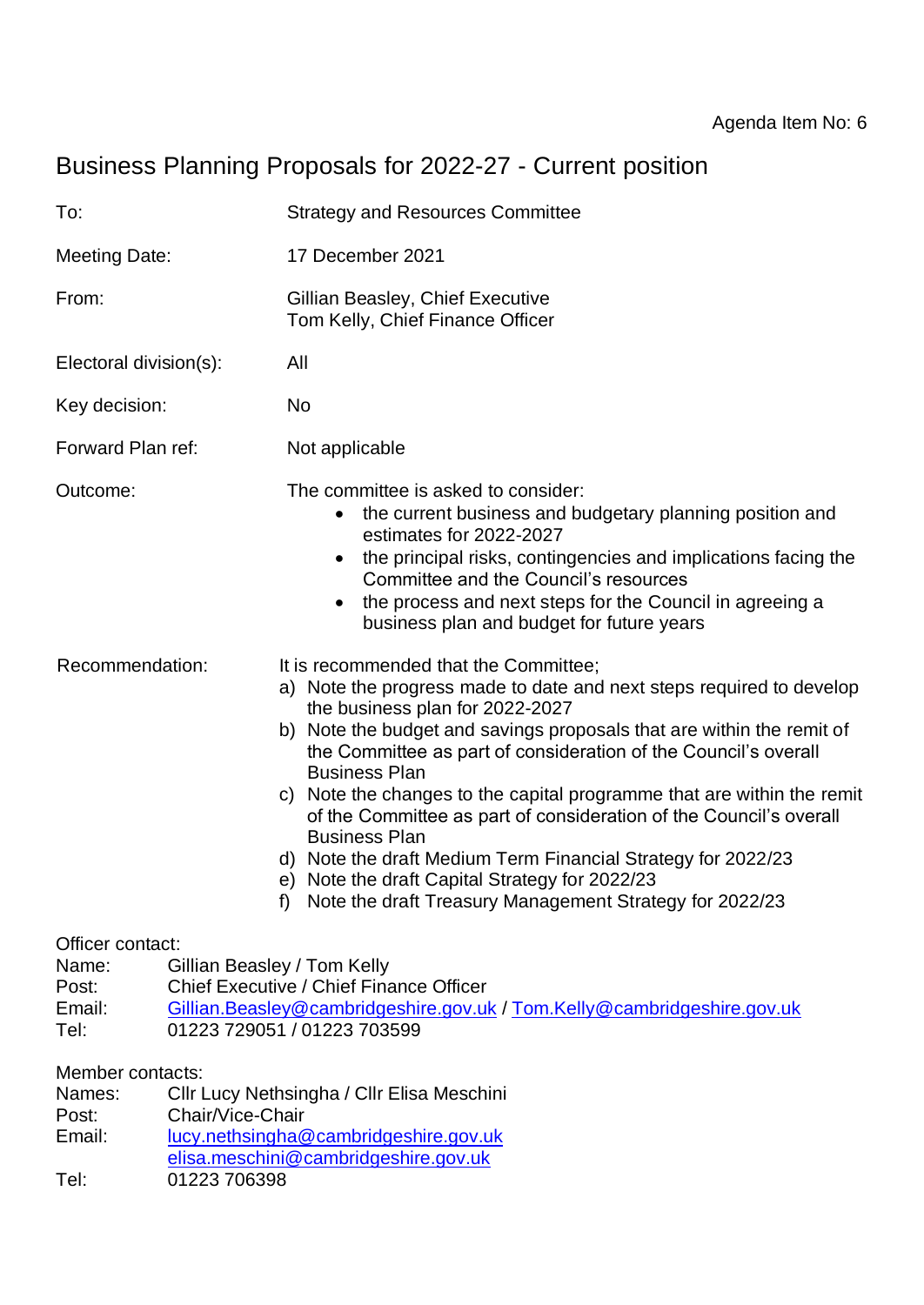# 1. Purpose and background

- 1.1 The Council's Business Plan sets out how we will spend the resources we have at our disposal to achieve our vision and priorities for Cambridgeshire, and the outcomes we want for people. This paper provides an overview of the updates to the Council's financial position since October/Nov 2021 when Committees were last consulted on the draft Business Plan for 2022-27. The paper sets out the changes to key assumptions impacting financial forecasts, further risks and opportunities and next steps required to balance the budget and agree the Council's Business Plan for 2022-27.
- 1.2 The paper also seeks to highlight the environment within which the Business Plan has been developed this year, the added complexity of developing the business plan whilst continuing to be in the middle of a world-wide pandemic, and the challenges of being a relatively low spend but effective organisation has on the opportunities to reduce costs further to address the financial challenges caused by COVID-19.
- 1.3 Whilst the impact of COVID-19 continues to be felt by all councils across England, for Cambridgeshire this comes on the back of many years of under-funding compared to other councils. As one of the fastest growing counties in the country, Cambridgeshire has been managing disproportionate increases in demand over many years which have not been reflected in the revenue grant system.
- 1.4 This report builds on the information provided to this Committee during October/November and sets out the latest financial position regarding the Business Plan for the period 2022-27. A number of Business Cases have been developed which provide further details of the proposed changes to our budget, and these will be reviewed by their relevant Service Committees in December, prior to being reviewed by Strategy and Resources Committee in January for endorsement to full Council in February 2022.

# 2. Context

- 2.1 On 9 February 2021, Full Council agreed the Business Plan for 2021-2026. This included a balanced budget for the 2021-22 financial year with the use of some one-off funding but contained significant budget gaps for subsequent years as a result of expenditure exceeding funding estimates.
- 2.2 The impacts of COVID-19 on the Council have been unprecedented and the pandemic remains a key factor of uncertainty in planning our strategy and resource deployment over the coming years. The Council continues to take a central role in coordinating the response of public services to try and manage the complex public health situation, impact on vulnerable people, education of our children and young people and economic consequences. Looking ahead we know that challenges remain as the vaccination programme progresses, winter illnesses re-emerge and potential further mutations of the virus. We are already seeing the impacts of the pandemic on our vulnerable groups as well as those who have become vulnerable as a result of health or economic impact of the pandemic. Significant workforce pressures in health and social care are leading to restricted supply of care to purchase, rising prices, and supplier disruption.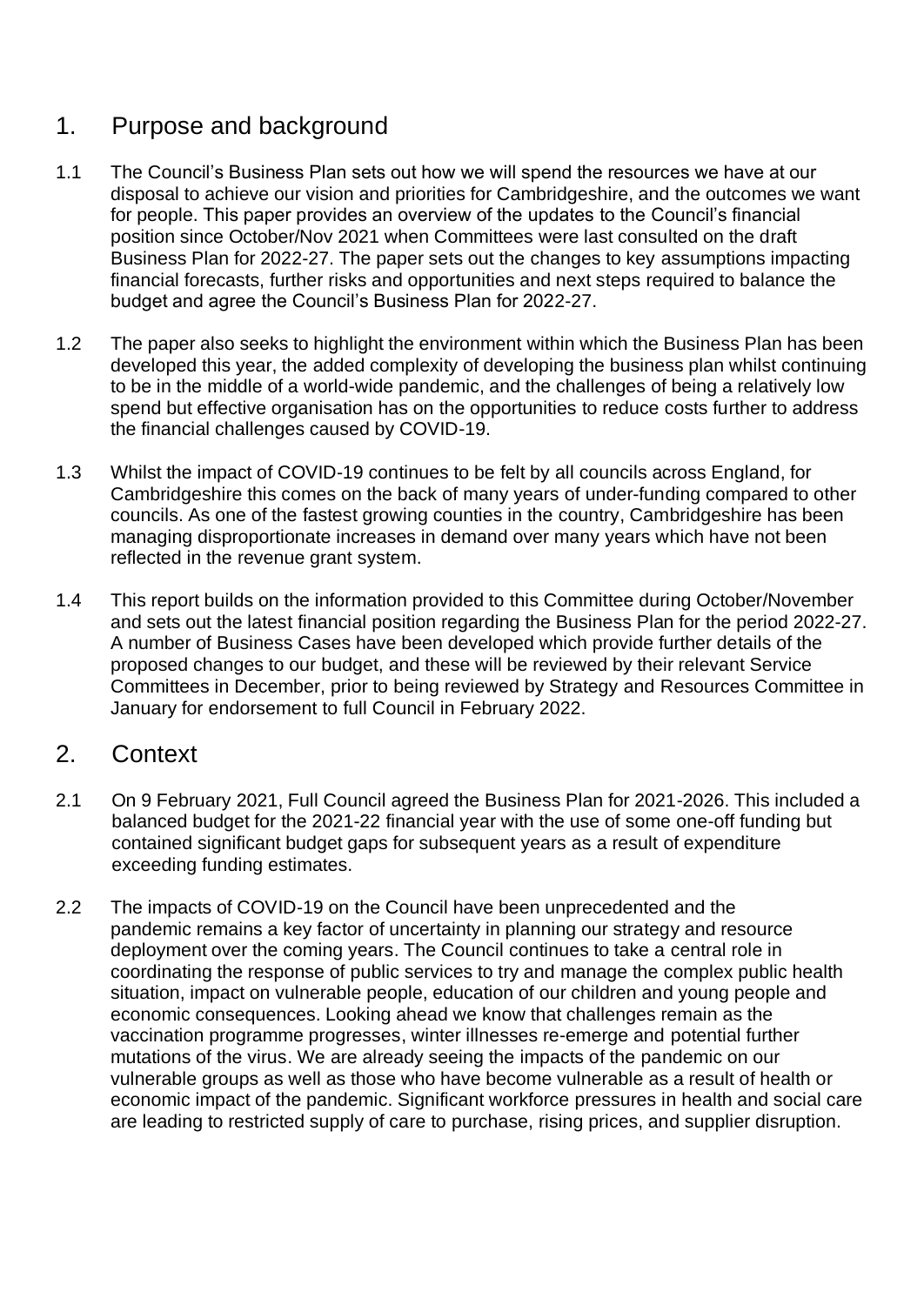- 2.3 Longer term there will be significant increases and changes in the pattern of demand for our services alongside the economic aftereffects. In this draft business plan, there are COVID-19 impacts across demand for services, pricing and supplier changes, and impacts on funding and income. Emerging work is shifting the Council's decision-making framework to prioritise sustainable development for our county, whereby our citizens' social foundations are strengthened in the context of pandemic recovery and ongoing ecological emergency.
- 2.4 Predicting the on-going implications and financial consequences of COVID-19 remains challenging, particularly in terms of the impact on demand for council services. It is especially important this year that we keep these estimates under review as circumstances are so changeable over the course of this year. In this update there is a further rebaselining proposed to bring adult social care budgets in line with anticipated demand levels at the start of next year. While we expect demand growth in adult social care to be significant in 2022-27 and have allowed for such in the draft business plan, this will be from a starting point in April 2022 that is lower than previously budgeted.
- 2.5 Besides the pandemic, the other major risks and uncertainties in setting budgets for 2022- 27 include the potential for national policy changes, such as reform of social care funding, the extent of any multi-year funding settlement from government, the availability and sustainability of supply chains and resources, and changing patterns of demand for our services that has been a longer-term trend. The Council must make its best estimate for the effect of known pressures when setting its budget and retain reserves to mitigate against unquantifiable risks.
- 2.6 Government has announced that there will be significant reform of social care funding with effect from October 2023, this includes a cap on the amounts that people will have to contribute to their care costs during their lifetime and significant revisions to the asset thresholds for making contributions towards those costs. £5.4bn per annum has been identified nationally as the cost of these changes and further details are awaited in terms of how this will be operated. There will be complex changes for the Council as a result.

It is important to note that the new funds announced nationally do not address underlying funding issues for social care, such as historic funding or surges in demand and costs emerging from the pandemic.

- 2.7 With changes in local and national policy coinciding with hopes for a stabilisation of the public health response to the pandemic, the overarching themes we have identified to help us develop the Business Plan are as follows:
	- Economic recovery
	- Prevention and Early Intervention
	- Decentralisation
	- Environment & climate emergency
	- Social Value
	- Efficiency and effectiveness of Council services
- 2.8 The Joint Agreement which explained the policy ambitions of the new administration was agreed in May 2021. The Joint Agreement prioritises COVID-19 recovery for all of Cambridgeshire and puts healthy living and bringing forward targets to tackle the climate emergency, central to its agenda. It also signals a commitment to form strong and positive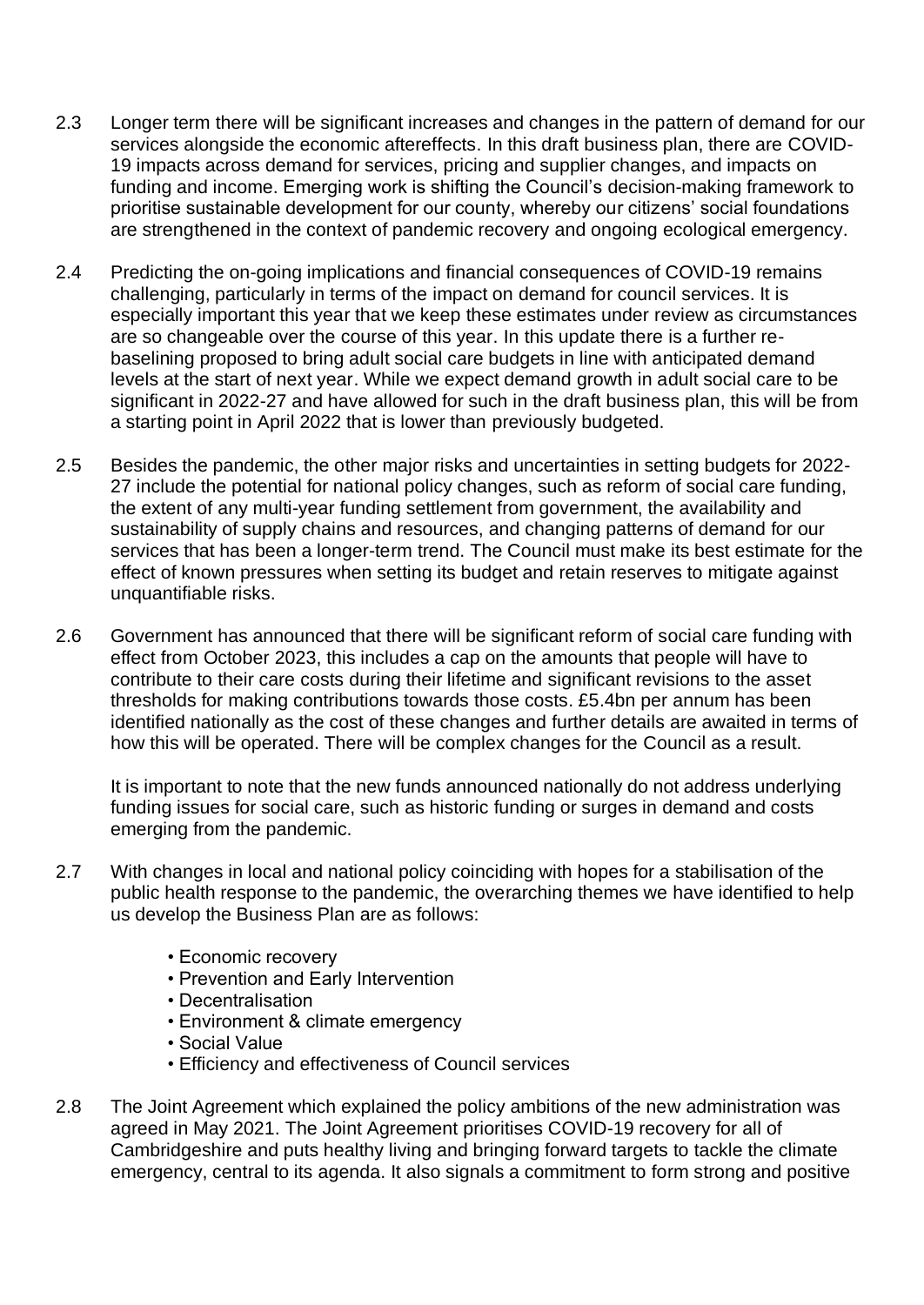partnerships at a local level as members of the Combined Authority and the Greater Cambridge Partnership in the areas of public health, support for business, climate change, public transport, and building affordable, sustainable homes. This first business plan will begin to put into effect this new set of policies; concurrently a new Corporate Framework is being developed which recognises the importance of making decisions based on financial, social and environmental factors to ensure future sustainability. The plans for 2022-23 in the business plan are detailed and represent a transitional year ahead of reform and review of the budget allocation and planning process for future years.

2.9 Cambridgeshire seeks to provide high quality support to its citizens whilst ensuring best use of the taxpayers money. Recent benchmarking data highlights that compared to nearest neighbours the majority of our services are provided at a lower cost per person with the exception of Public Health and Adult Social Care. The impact of the pandemic for Adult Services within Cambridgeshire has been particularly notable. As mentioned above the Council is prioritising COVID-19 recovery and is closely monitoring the evolving needs of the citizens of Cambridgeshire. These needs have been taken into account when developing the budget proposals.

### 3. Financial Overview

- 3.1 The previous update to committees in October/November set out progress that had been made in closing the budget gap for 2022/23 and in refining the budgets for later years. After an increase in the opening budget gap resulting from rising demand projections and other service pressures, savings had been identified that brought the gap down to £15.2m.
- 3.1.1 Previous committees have seen significant pressures added to the draft business plan as the effects of demand, inflationary and legislative pressures have been analysed. Demand pressures in 2022/23 total nearly £13m, particularly concentrated in adult social care, showing that we expect significant growth in numbers or complexity of people supported by our services. Inflationary pressures in 2022/23 are over £9m, mainly seen in expected increases in the cost of our employee wage bill and in the adult social care provider market. The main legislative pressure is the increasing minimum wage, which is adding costs of £7m in 2022/23. In total these three areas of pressures are expected to cost us £150m over the medium-term.
- 3.2 Since the previous update, work has continued to identify ways to close the remaining budget gap in 2022/23 including additional savings work, further review of pressures and revision of funding assumptions. We have also identified several investments that are required into services. A further £5m of improvement has been made through this work.
- 3.3. In October, however, the Autumn Budget and Spending Review made clear that the Council would face several additional pressures in 2022/23. The cost of these is set out in the table below, but in summary relate to the expected rise in employer national insurance contributions, a rise in the minimum wage that was higher than expected, and the formal end of the public sector pay freeze which is expected to drive salary costs up. Additional funding for local government was announced to meet these pressures in the form of a further grant of £1.6bn a year nationally for three years, but the distribution methodology for this has not been announced and will not be until the Local Government Finance Settlement in mid-December 2021.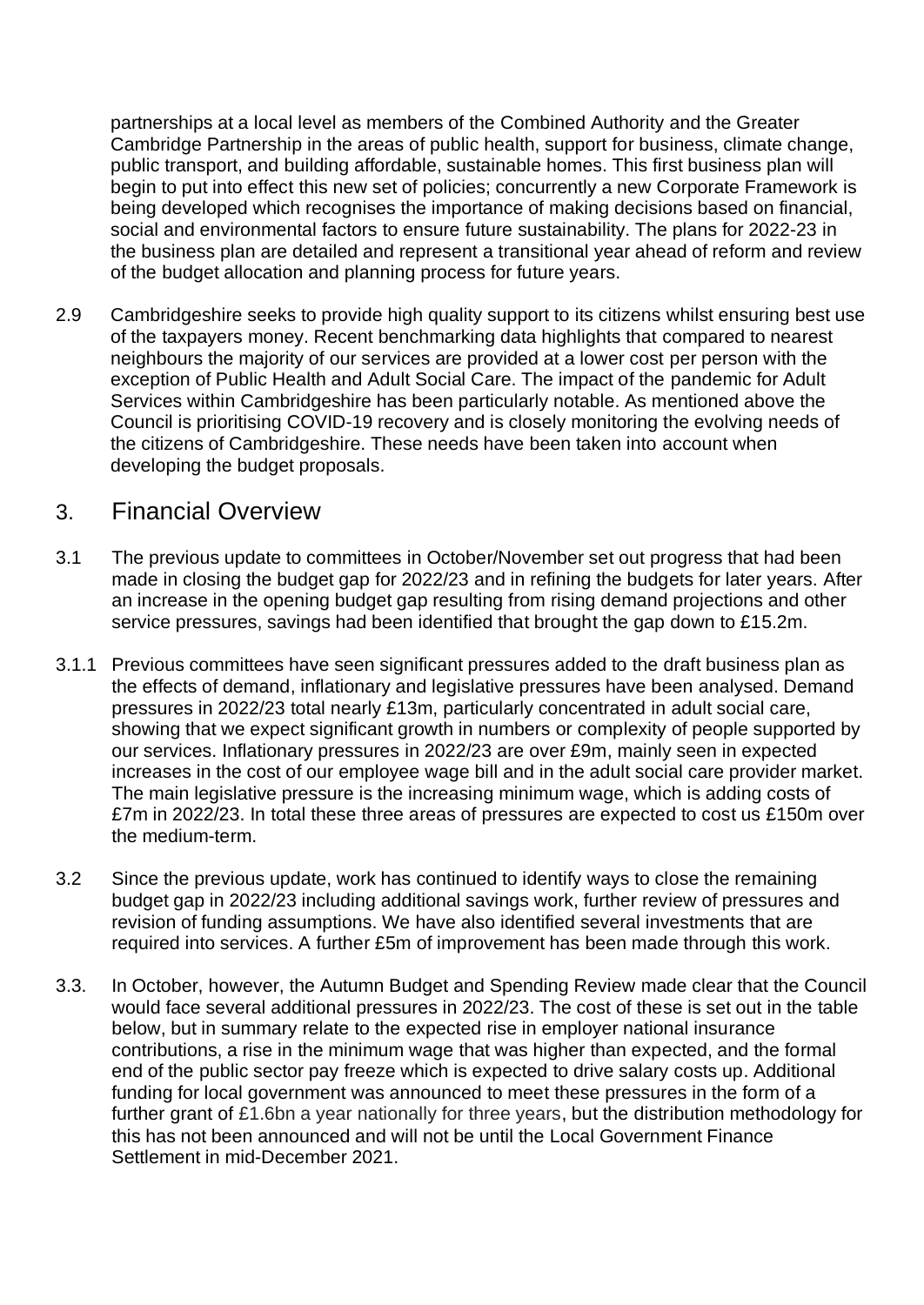- 3.4 As well as those pressures and that further funding, the Autumn Budget also announced:
	- Council Tax referendum limits to be set at 2% for general Council Tax and 1% for the Social Care Precept (SCP) 2022-23. It has also confirmed that authorities who carried-forward unused SCP from 2021/22 may use that in 2022/23. Cambridgeshire has a further 2% increase in SCP available from this.
	- £21bn for roads and £46bn for railways to connect towns nationally
	- An increase in the core schools budget of £4.7bn nationally by 2024/25, with £2.6bn further being made available for places for children with special educational needs
	- Business rates relief totalling £7bn, with Councils to be compensated for the effects through further grant
- 3.5 Section 2 above sets out the major uncertainty as to the ongoing consequences of the pandemic. The Council received substantial one-off funding from government to deal with the immediate pandemic reaction and ongoing effects, of which over £20m remains available. It is proposed to deploy this funding over the MTFS period aligned to specific pressures that resulted from the pandemic. These cover parts of budgeted pressures for rising demand in looked after children and adult social care, the rising cost of purchasing adult social care, IT hardware following higher than average replacements needed, and the remaining general revenue contingency available to deal with unknown effects of Covid inyear. This phased deployment of the reserve is shown in the table in 3.6 below.
- 3.6 After factoring in the progress made towards closing the budget and the pressures resulting from the Autumn Budget, the revised budget gap is set out in the table below:

|                                                          |          |         | £000    |          |          |
|----------------------------------------------------------|----------|---------|---------|----------|----------|
|                                                          | 2022-23  | 2023-24 | 2024-25 | 2025-26  | 2026-27  |
| <b>Budget gap at November Committees</b>                 | 19,481   | 18,211  | 18,059  | 16,545   | 13,970   |
| <b>Budget Reviews and Re-baselining</b>                  |          |         |         |          |          |
| Budget rebaselining in Adults (offset by pressure below) | $-3,345$ | 0       | 0       | 0        | 0        |
| Budget rebaselining in Children's                        | $-600$   | 0       | 0       | 0        | $\Omega$ |
| Rebaselining of income budgets in Place & Economy        | $-500$   | 100     | 150     | 0        | 0        |
| <b>Inflation and Demand Adjustments</b>                  |          |         |         |          |          |
| Demand updates in Children's                             | $\Omega$ | 1,230   | 1,269   | 1,265    | 1,210    |
| <b>Service Pressures</b>                                 |          |         |         |          |          |
| Pressures in Adults (Learning Disabilities)              | 2,500    | 0       | 0       | 0        | 0        |
| Pressures in Children's                                  | -924     | 750     | 0       | 0        | 0        |
| Pressures in Place & Economy                             | 407      | $-260$  | 0       | $\Omega$ | 0        |
| Pressures in Corporate Services                          | 88       | 90      | 0       | 0        | 0        |
| <b>Service Investments</b>                               |          |         |         |          |          |
| Paying the real living wage to social care staff         | 1,187    | 4,408   | 3,619   | 409      | 543      |
| Investment in the SAFE team                              | 268      | 0       | 0       | 0        | 0        |
| Investment in health in all policies                     | 125      | 0       | 0       | 0        | 0        |
| <b>EGI investment</b>                                    | 75       | 0       | 0       | 0        | 0        |
| <b>EGI investment</b>                                    | 105      | 40      | 0       | 0        | 0        |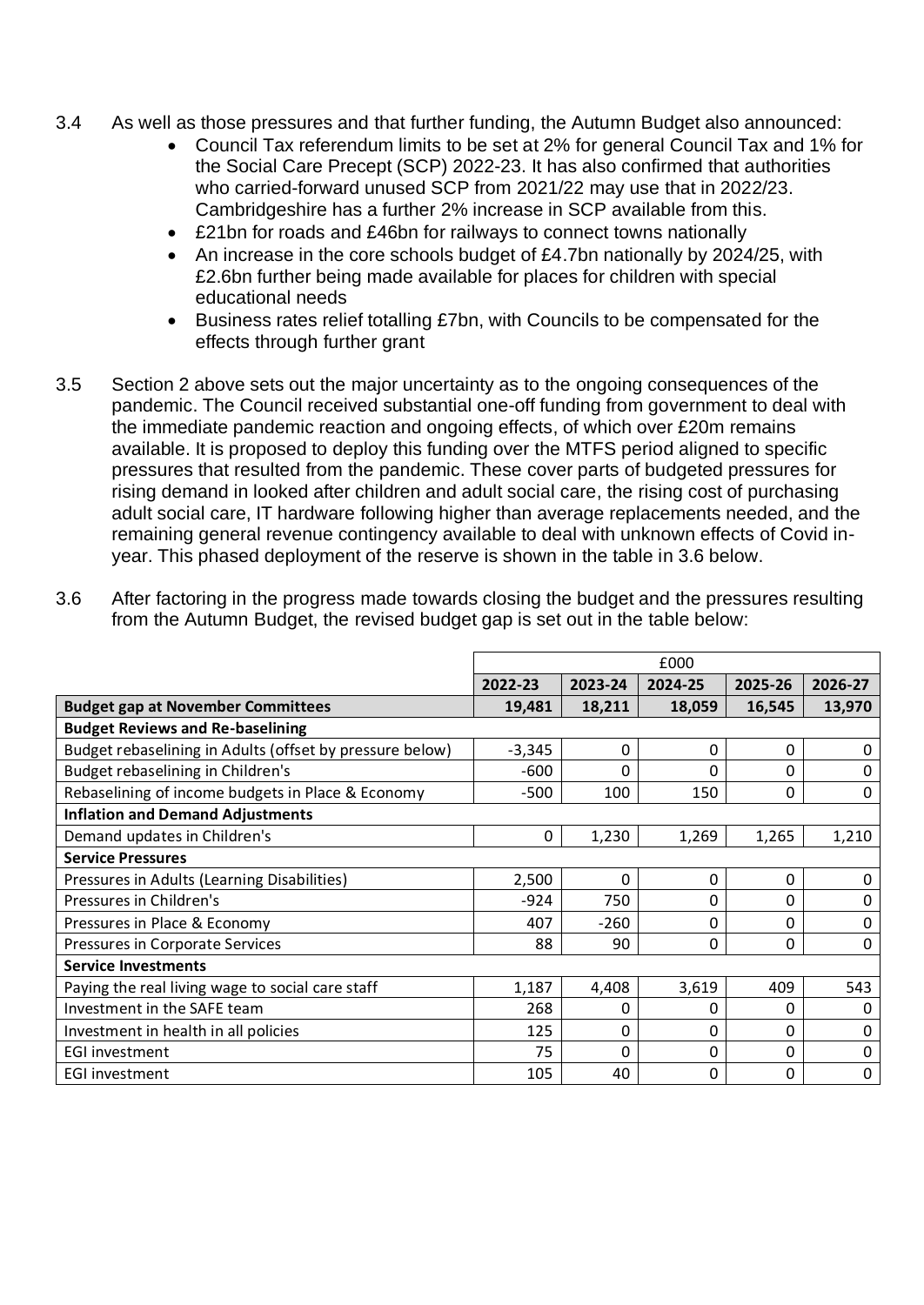| <b>New or additional savings</b>                                         |          |             |          |             |              |
|--------------------------------------------------------------------------|----------|-------------|----------|-------------|--------------|
| Savings in Place & Economy                                               | $-100$   | $-20$       | 0        | 0           | 0            |
| Savings in Children's                                                    | $-780$   | $-570$      | $-345$   | $\mathbf 0$ | $\mathbf 0$  |
| Savings in Corporate Services                                            | $-124$   | -9          | $-154$   | $-132$      | $-136$       |
| Savings in Adults                                                        | $-357$   | $-161$      | 0        | $-478$      | 0            |
| Savings in Public Health                                                 | $-100$   | 0           | 0        | 0           | $\mathbf 0$  |
| <b>Other changes</b>                                                     |          |             |          |             |              |
| Rephasing of income expected from NHS pooled budget                      |          |             |          |             |              |
| contributions                                                            | 750      | $-1,000$    | $-1,000$ | 0           | 0            |
| Reduction in the revenue cost of capital                                 | $-1,325$ | 398         | 0        | 0           | $\mathbf 0$  |
| Reduction in the revenue cost of capital - use of capital                |          |             |          |             |              |
| receipts from asset sales                                                | $-600$   |             |          |             |              |
| Increase in Public Health Grant                                          | $-32$    | 32          | 0        | $\mathbf 0$ | $\mathbf 0$  |
| Increase in grant/funding estimates                                      | $-210$   | $-15$       | 0        | 0           | $\mathbf 0$  |
| Replace highways/footways revenue investment with                        |          |             |          |             |              |
| capital                                                                  | $-1,300$ | $-1,000$    | $-1,000$ | $-1,000$    | 0            |
| Energy schemes - phasing of spend and income                             | 290      | $-549$      | 111      | $-127$      | $-32$        |
| Inflation update                                                         | 23       | 0           | 0        | 0           | $\mathbf{0}$ |
| Use of Public Health reserves to fund health-related                     |          |             |          |             |              |
| pressures                                                                | $-400$   | 0           | 200      | 200         | 0            |
| <b>Impact of Autumn Budget</b>                                           |          |             |          |             |              |
| Increase in national insurance - Council staff                           | 998      | 0           | 0        | 0           | 0            |
| Increase in national insurance - social care supply chain                | 1,000    | $\mathbf 0$ | 0        | $\mathbf 0$ | $\mathbf 0$  |
| Increase in minimum wage above estimate - impact on                      |          |             |          |             |              |
| social care                                                              | 3,019    | 1,762       | $-19$    | $-19$       | $-19$        |
| Staff pay inflation, increase in assumption                              | 170      | 180         | 183      | 187         | 188          |
| <b>Subtotal</b>                                                          | 19,789   | 23,632      | 21,073   | 16,850      | 15,725       |
| Deployment of Covid Grant Reserve against existing lines in draft budget |          |             |          |             |              |
| Funding for rising Looked After Children (LAC) Numbers                   |          |             |          |             |              |
| and need                                                                 | $-1,200$ | $-30$       | $-39$    | 317         | 191          |
| Additional funding for Older People demand                               | $-958$   | 0           | 0        | 239         | 719          |
| Additional funding for Learning Disability Partnership                   |          |             |          |             |              |
| (LDP) demand                                                             | $-750$   | $\pmb{0}$   | 0        | 187         | 563          |
| Impact of inflation and increased prices on Adult Social                 |          |             |          |             |              |
| Care prices                                                              | $-700$   | 0           | 700      | 0           | 0            |
| Residual in-year Covid contingency budget                                | $-600$   | 600         | 0        | 0           | 0            |
| IT hardware                                                              | $-365$   | 182         | 183      | 0           | 0            |
| <b>Revised Budget Gap in December</b>                                    | 15,216   | 24,384      | 21,917   | 17,593      | 17,198       |
| Change in budget gap                                                     | $-4,265$ | 6,173       | 3,858    | 1,048       | 3,228        |

- 3.7 We are expecting some funding to be announced from government as part of the local government finance settlement in December to cover recently added pressures, and we retain the flexibility to increase Council Tax by up to 5% (3% more than is in the draft budget) which will be considered once the results of the finance settlement are known. More detail about the proposals that make up this table relevant to this committee is set out in section 4 below.
- 3.8 As well as some ongoing investments into services, there will be a need to fund temporary (shorter term) investments to move towards more sustainable services. The Council has one-off resource to match to these time limited investments.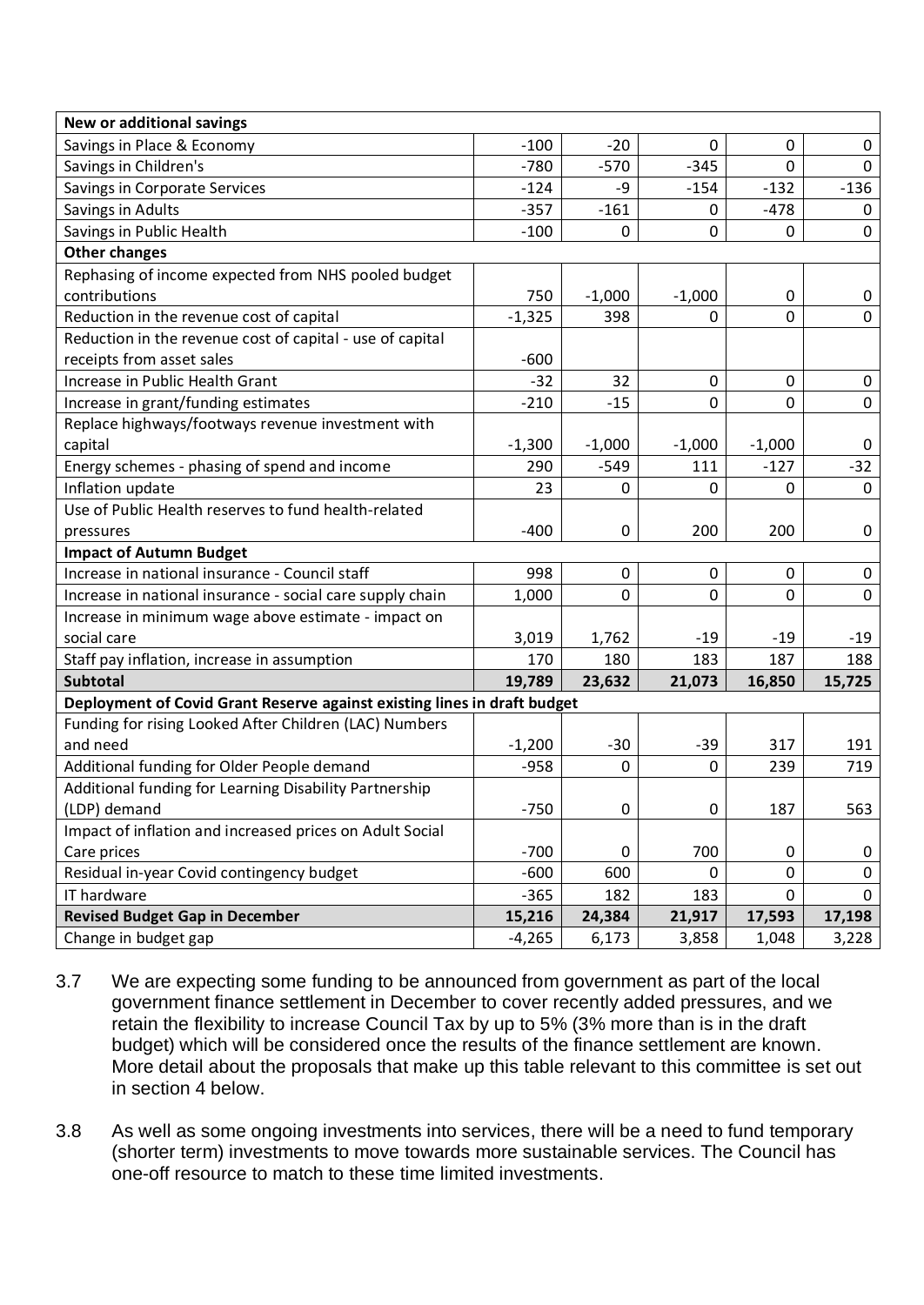3.9 The latest updates in table 3.6 (and equivalent tables in previous updates) only show the changes made compared to the current draft business plan. In some cases, there were already proposals affecting 2022-27 in the existing published 2021-26 business plan, or in previous drafts of the new business plan presented at previous committee meetings. The full set of all proposed budget changes is presented in Table 3 of the budget tables in Appendix 1.

### 4. Assumptions and Risks

4.1 The Council's medium-term 2021-2026 budget currently assumes a 2% overall increase in Council Tax in 2022-23, consideration will be given to any revision to this assumption after announcement of the local government finance settlement.

There are a number of budgetary risks which are being monitored closely, these include:

• High Needs Deficit

If the Government changes the approach to funding, the Council will have to fund the high needs deficit, resulting in the exhaustion of unallocated reserves.

• Staff Pay Award

As mentioned in previous reports, unions have rejected the most recent offer. If staff pay award is negotiated higher than budgeted for, then costs will be higher than predicted resulting in a cost pressure. Some additional budget has been factored in following the Autumn Budget.

• COVID-19

As stated earlier in the report, COVID-19 remains a high risk to our budgets. The long-term impact continues to be unknown and if there are further waves of COVID-19 and additional restrictions, then services may face disruption resulting in additional cost pressures.

- Central Government funding and reforms If Central Government brings in reforms/ changes funding, then costs to deliver services may increase/ funding received may reduce resulting in additional cost pressures.
- Uncertainty about demand for services Predicting demand continues to be difficult due to COVID-19 and if demand projections are inaccurate due to COVID-19/ other reasons, then financial projections will be incorrect resulting in incorrect budget provision allocated for demand.
- Inflation/ interest rates If inflation/interest rates increase by more than advisors are suggesting, then costs to deliver services and borrowing will increase, resulting in a cost pressure.
- Adult Social Care Provider Sustainability and Variation If the ASC market continues to be unstable, there may be an increased number of provider failures or variation requests for additional funding, resulting in increased budget pressures for the service.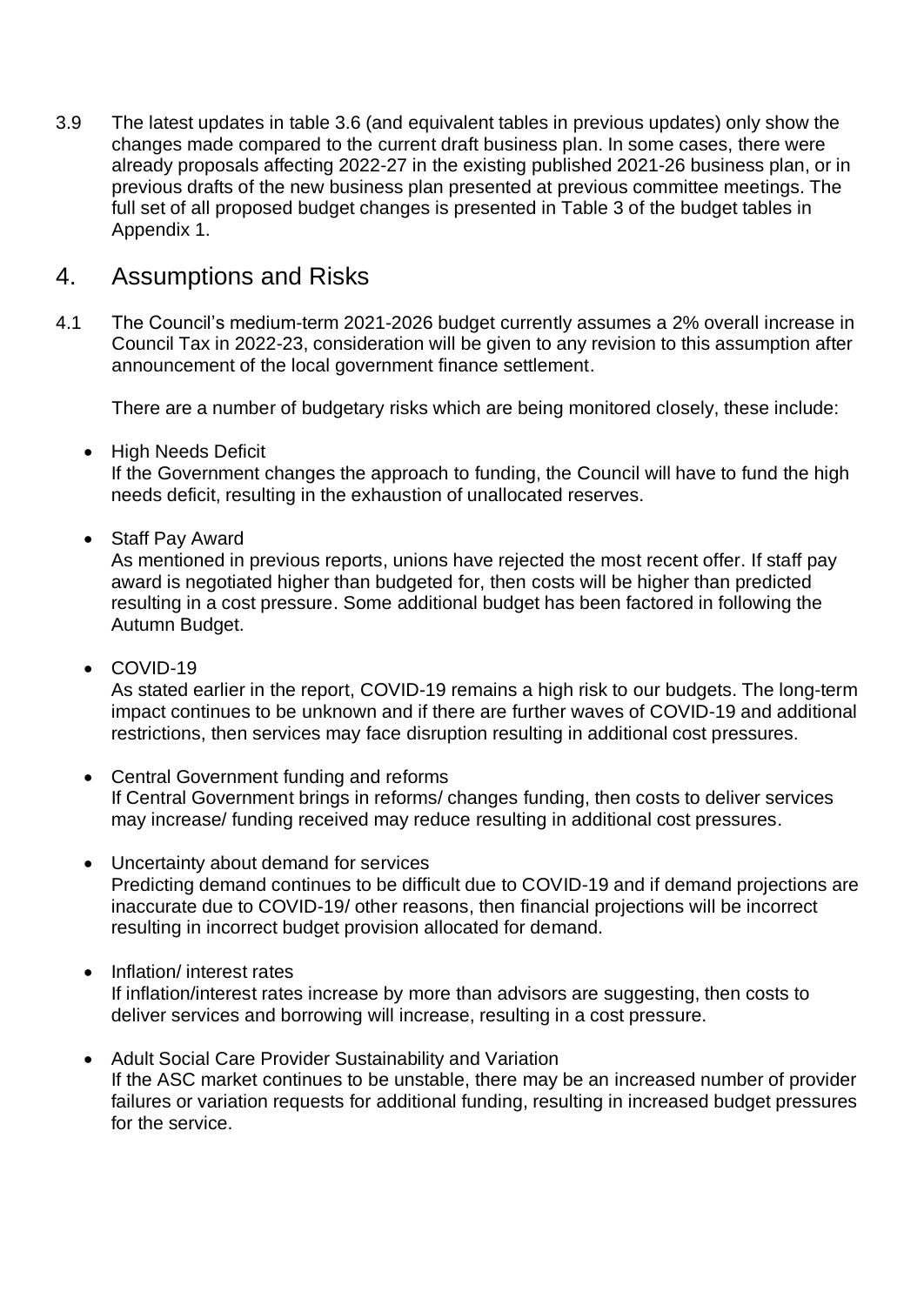#### • Funding from Partners

Budgets are based on an assumption of a certain level of funding from our partners, such as the NHS. Close monitoring is taking place to understand whether assumptions are correct.

Implications of the Care Act and part 2 reforms. We are currently waiting for further details but implementing the Care Act could result in a number of potential risks to the authority e.g. proposal of a cap to contributions as mentioned above. The implications are being monitored closely.

# 5. Capital Programme Update

5.1 Following on from October and November service committees, further work was required on some schemes, as well as continuing revision and update of the programme in light of ongoing review by the Capital Programme Board, changes to overall funding, or to specific circumstances surrounding individual schemes. The revised draft Capital Programme is as follows:

| <b>Service Block</b>      | 2022-23<br>£'000 | 2023-24<br>£'000 | 2024-25<br>£'000 | 2025-26<br>£'000 | 2026-27<br>£'000 | Later<br>Yrs<br>£'000 |
|---------------------------|------------------|------------------|------------------|------------------|------------------|-----------------------|
| People and Communities    | 101,532          | 138,017          | 63,802           | 48,125           | 29,850           | 29,809                |
| Place and Economy         | 69,722           | 43,364           | 29,186           | 18,907           | 12,268           | 23,756                |
| <b>Corporate Services</b> | 13,300           | 3,405            | 2,426            | 1,080            | 800              | 12,800                |
| <b>Total</b>              | 184,554          | 184,786          | 95,414           | 68,112           | 42,918           | 66,365                |

#### 5.2 This is anticipated to be funded by the following resources:

| <b>Funding Source</b>   | 2022-23<br>£'000 | 2023-24<br>£'000 | 2024-25<br>£'000 | 2025-26<br>£'000 | 2026-27<br>£'000 | <b>Later Yrs</b><br>£'000 |
|-------------------------|------------------|------------------|------------------|------------------|------------------|---------------------------|
| Grants                  | 56,921           | 32,739           | 28,052           | 27,755           | 18,854           | 21,437                    |
| Contributions           | 37,838           | 69,962           | 25,583           | 12.844           | 40,604           | 92,518                    |
| <b>Capital Receipts</b> | 1.352            | 3,344            | 3,343            | 2,000            | 2,000            | 8,000                     |
| Borrowing               | 73,585           | 83,976           | 45,442           | 25,648           | 15,789           | 20,382                    |
| Borrowing (Repayable)*  | 14,858           | $-5,235$         | $-7,006$         | $-135$           | $-34,329$        | $-75,972$                 |
| <b>Total</b>            | 184,554          | 184,786          | 95,414           | 68,112           | 42,918           | 66,365                    |

\* Repayable borrowing nets off to zero over the life of each scheme and is used to bridge timing gaps between delivery of a scheme and receiving other funding to pay for it.

*All funding sources above are offset by an amount included in the capital variation budget, which anticipates a degree of slippage across all programmes and then applies that slippage to individual funding sources.*

#### 5.3 The following table shows how each Service's borrowing position has changed since the 2021-22 Capital Programme was set: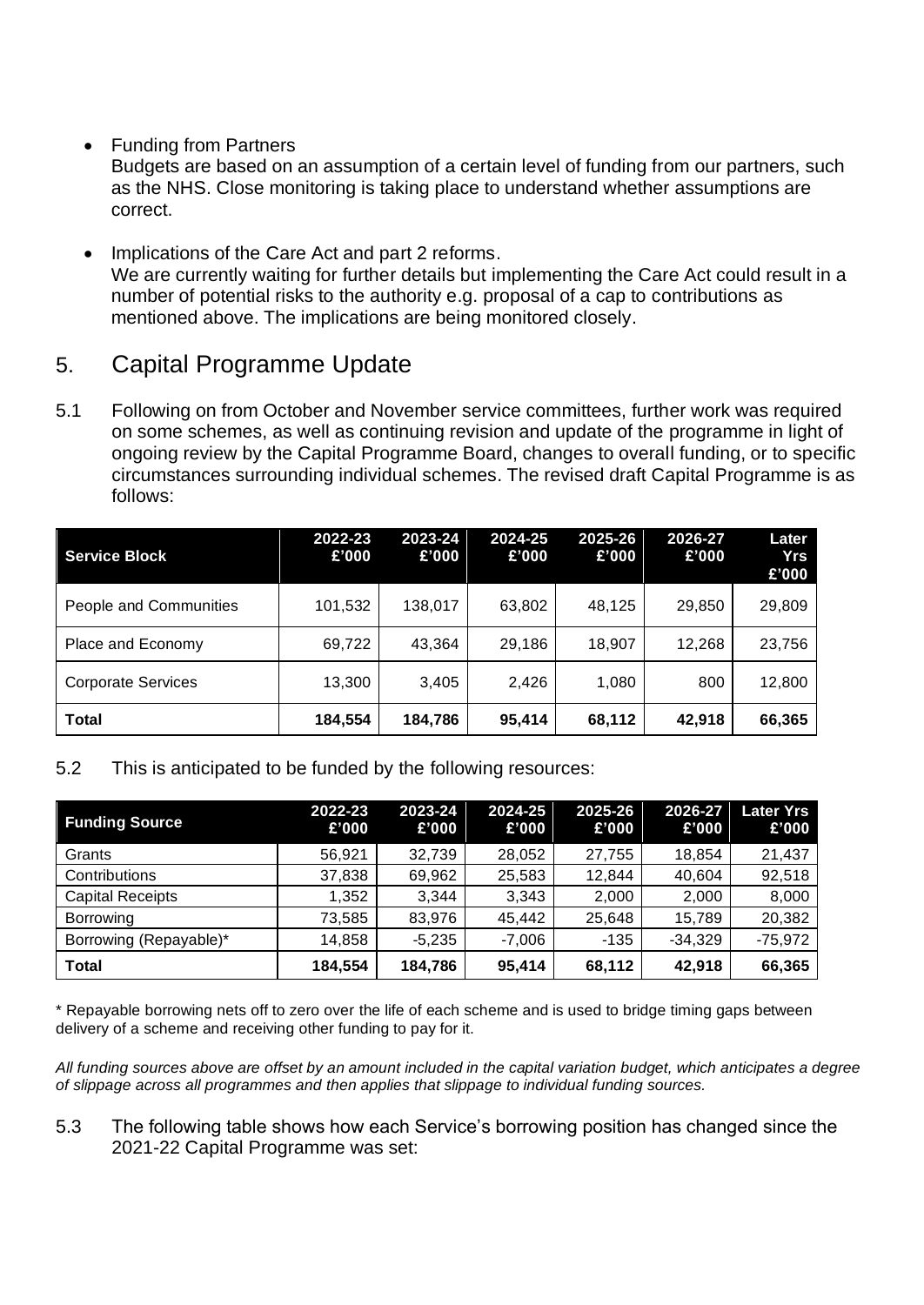| Service Block                                                                 | 2021-22<br>£'000 | 2022-23<br>£'000 | 2023-24<br>£'000 | 2024-25<br>£'000 | 2025-26<br>£'000 | 2026-27<br>£'000 | <b>Later Yrs</b><br>£'000 |
|-------------------------------------------------------------------------------|------------------|------------------|------------------|------------------|------------------|------------------|---------------------------|
| People and<br>Communities                                                     | $-3,495$         | $-15,332$        | 22,122           | 18,805           | 22,257           | 14,901           | 2,484                     |
| Place and Economy                                                             | 23.414           | 11,775           | 12,596           | 6,284            | 198              | 262              | 7,689                     |
| <b>Corporate Services</b>                                                     | $-29,829$        | $-2.471$         | $-2,105$         | $-5.344$         | -180             | $-129$           | $-3,224$                  |
| Corporate and<br>Managed Services-<br>relating to general<br>capital receipts |                  |                  |                  |                  |                  |                  |                           |
| <b>Total</b>                                                                  | $-9,910$         | $-6,028$         | 32,613           | 19,745           | 22,275           | 15,034           | 6,949                     |

5.4 The table below categorises the reasons for these changes:

| Reasons for change in<br>borrowing              | 2021-22<br>£'000 | 2022-23<br>£'000 | 2023-24<br>£'000 | 2024-25<br>£'000 | 2025-26<br>£'000 | 2026-27<br>£'000 | <b>Later Yrs</b><br>£'000 |
|-------------------------------------------------|------------------|------------------|------------------|------------------|------------------|------------------|---------------------------|
| <b>New</b>                                      | 798              | 30,098           | 9,307            | 19,150           | 18,032           | 15,115           | 6,435                     |
| Removed/Ended                                   | $-6,327$         | $-27,554$        | $-7,950$         | $-2,912$         | $-2,125$         | $-150$           | $-430$                    |
| Minor<br>Changes/Rephasing*                     | $-9,646$         | 2,634            | 9,134            | $-2,362$         | 730              | $-99$            | 3,065                     |
| <b>Increased Cost</b><br>(includes rephasing)   | $-10,582$        | 18,246           | 26,908           | 19,476           | 9,591            | $-4,225$         | 0                         |
| <b>Reduced Cost (includes)</b><br>rephasing)    | $-152$           | -893             | $\Omega$         | 0                | 0                | 0                | $-4,525$                  |
| Change to other funding<br>(includes rephasing) | $-1,607$         | $-24,235$        | 4,531            | $-11,471$        | $-1,977$         | 6,123            | 1,402                     |
| <b>Variation Budget</b>                         | 19,779           | $-4,451$         | $-9,280$         | $-2,714$         | $-2,305$         | $-2,478$         | 648                       |
| Capitalisation of Interest                      | $-2,173$         | 127              | $-37$            | 578              | 329              | 748              | 354                       |
| <b>Total</b>                                    | $-9,910$         | $-6,028$         | 32,613           | 19,745           | 22,275           | 15,034           | 6,949                     |

*\*This does not off-set to zero across the years because the rephasing also relates to pre-2021-22.*

5.5 The changes made since October/November committees can be summarised as follows:

New Schemes

- (A&H) Independent Living Services (+£40,148k)
- (CS&I) Library Minor Works (+£85k)
- (CS&I) EverySpace Library Improvement Fund (+£389k) [externally funded]
- (S&R) IT Education System Replacement (+£2,460k)
- (S&R) Mill Farmhouse, Somersham (+450k)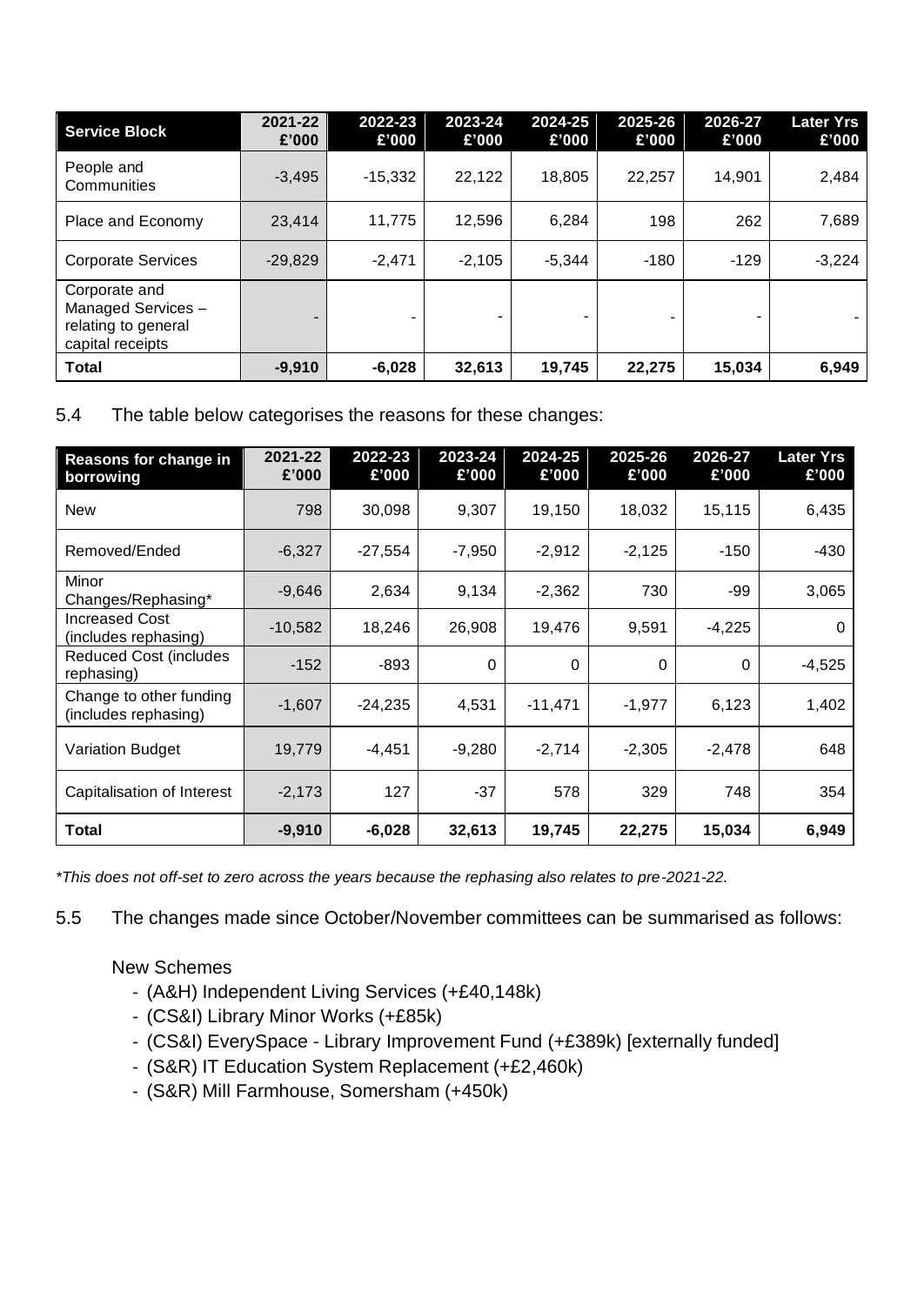Increased Cost

- (CYP) Sutton Primary Expansion (+£385k)
- (CYP) Waterbeach new Town Primary (+£375k)
- (CYP) Alconbury weald secondary and Special (+£1,617k)
- (CYP) Sir Harry Smith Community College (+£291k)
- (CYP) Cambourne Village College Phase 3b (+£850k)
- (CYP) Duxford Community C of E Primary (+£195k)
- (CYP) New SEMH Provision Wisbech (+£489k)
- (H&T) A14 (+£920k)
- (H&T) Carriageway & Footway Maintenance including Cycle Paths (+£1,500k)
- (H&T) Footpaths and Pavements (+£10,000k)

Removed Schemes

- (CYP) St. Neots secondary (-£11,130k)

Changed Phasing or funding

- (CYP) Isleham Primary relocation & expansion
- (H&T) B1050 Shelfords Road
- (E&GI) Waste Household Recycling Centre (HRC) Improvements
- (E&GI) Waterbeach Waste Treatment Facilities

In addition, the Capitalisation of Interest and Variation budgets have been updated in line with the above changes.

5.6 The Council is still awaiting funding announcements regarding various capital grants, plus the ongoing nature of the capital programme inevitably means that circumstances are continually changing. Therefore, Services will continue to make any necessary updates in the lead up to the January S&R meeting where the Business Plan will be considered.

# 6. Overview of Corporate Services' draft Revenue Programme

- 6.1 This section provides an overview of the savings and income proposals within the remit of the Committee.
- 6.2 All of the proposals within the remit of the Committee are described in the business planning tables (Appendix 2) and business cases (Appendix 3).
- 6.3 The Committee is asked to comment on these proposals for consideration as part of the Council's Business Plan for the next five years. Please note that the proposals are still draft at this stage, and it is only at Full Council in February 2022 that proposals are finalised and become the Council's Business Plan. The following proposals can be found in Appendix 2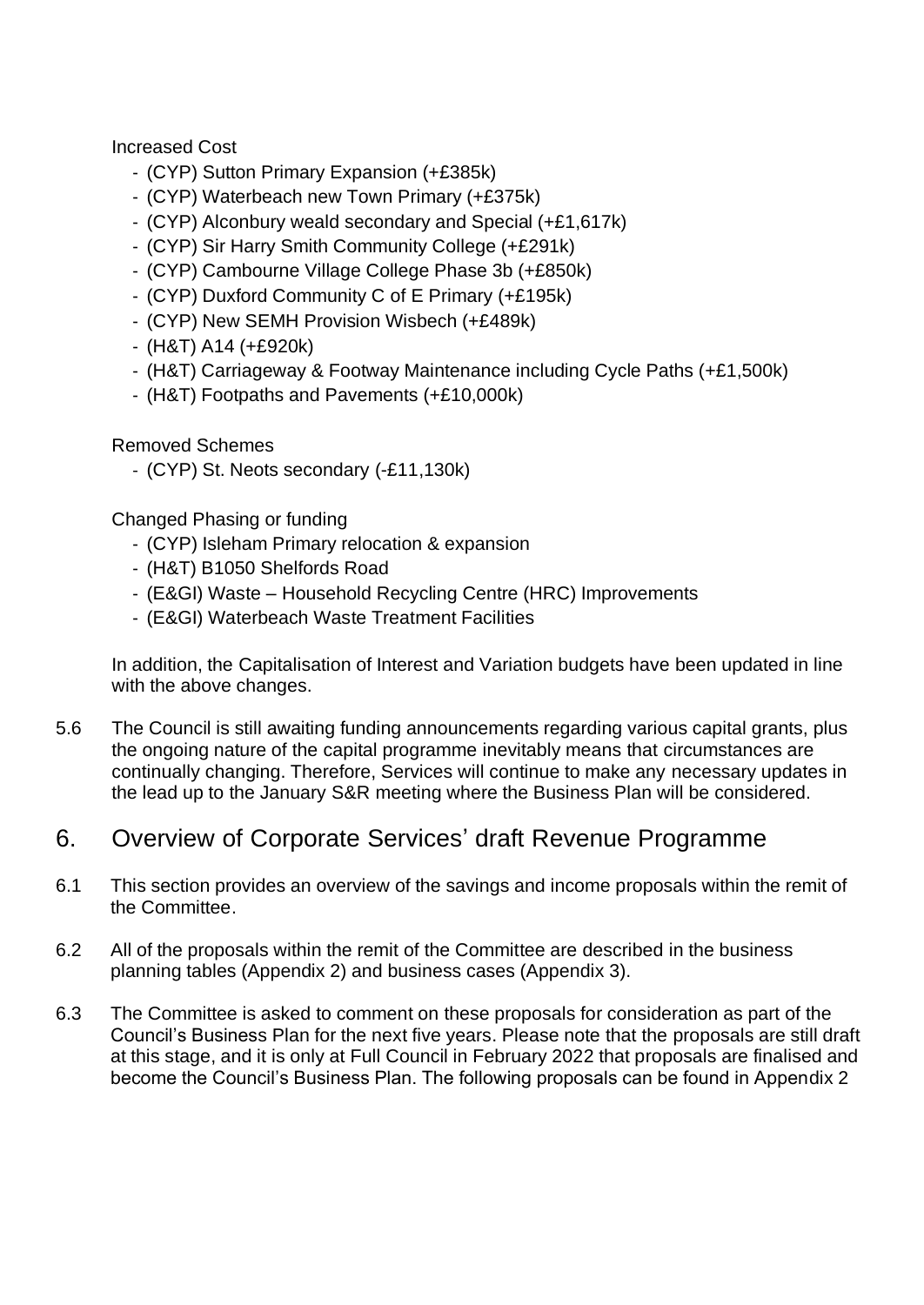#### 6.4 The proposals for the Strategy and Resources Committee include:

### • C/R.6.105 Member Allowances (-£40k savings)

It was estimated that -40k savings can be made due to the updated scheme for Members allowances. We are continuing to review this estimate and may be able to expand it, particularly taking account of reduced milage expenses claimed by Members. It is important to note this saving may reduce should Committee roles change or the pay award, mentioned above, be higher than the currently budgeted 1.75% figure.

#### • C/R.7.120 Agricultural Rent: (-£252k additional income)

Agriculture legislation permits rent reviews every three years with 12 months' notice required. As rent reviews during 2021-22 are nearing completion, the indications are that for those farms reviewed this year and for re-lets and new tenancy, the passing rent is rising by around 15% on average. Agricultural rents do not directly relate to a single inflation indices and it is acknowledged there are major uncertainties currently facing farming. The Council has secured additional rental increases recently as a result of catching up reviews previously due. Taken together we expect to put forward a healthy percentage increase for farms rent for the next financial year with ongoing increases at a more stable level thereafter.

- Capital receipts application of funding to capital programme where the Council receives receipts from disposal of assets this funding can be used to fund other capital work instead of borrowing. Several capital receipts will be applied to reduce the borrowing requirement and therefore the cost of capital on the revenue budget. The largest of these is disposal of land at Northstowe to Homes England following their exercising of a contractual option to purchase.
- 6.5 Further to specific budgetary responsibilities, the Strategy and Resources Committee are also responsible for the review of a number of Corporate Strategies for Business Planning, these include:
	- Strategic Framework (to be presented to S&R Jan 2022)
	- Medium-Term Financial Strategy (section 7)
	- Capital Strategy (section 8)
	- Treasury Management Strategy (section 9)

The corporate strategies provide further financial context and set the remits for financial planning. Due to the cyclical nature of financial planning, financial context becomes more certain the closer we get to setting a balanced budget, for example details of the Local Government Financial settlement are announced. Therefore, these documents will be developed further prior to being presented to full Council for endorsement as part of the Business Plan in February 2022.

6.6 As set out above, the strategic framework will be presented to this Committee in January, encapsulating the joint administration's policy vision. It is recognised that 2022-23 will act as a transitional year for the Council's budgets and policy framework, and associated processes. In the first year of the plan the Council will take important steps to implement joint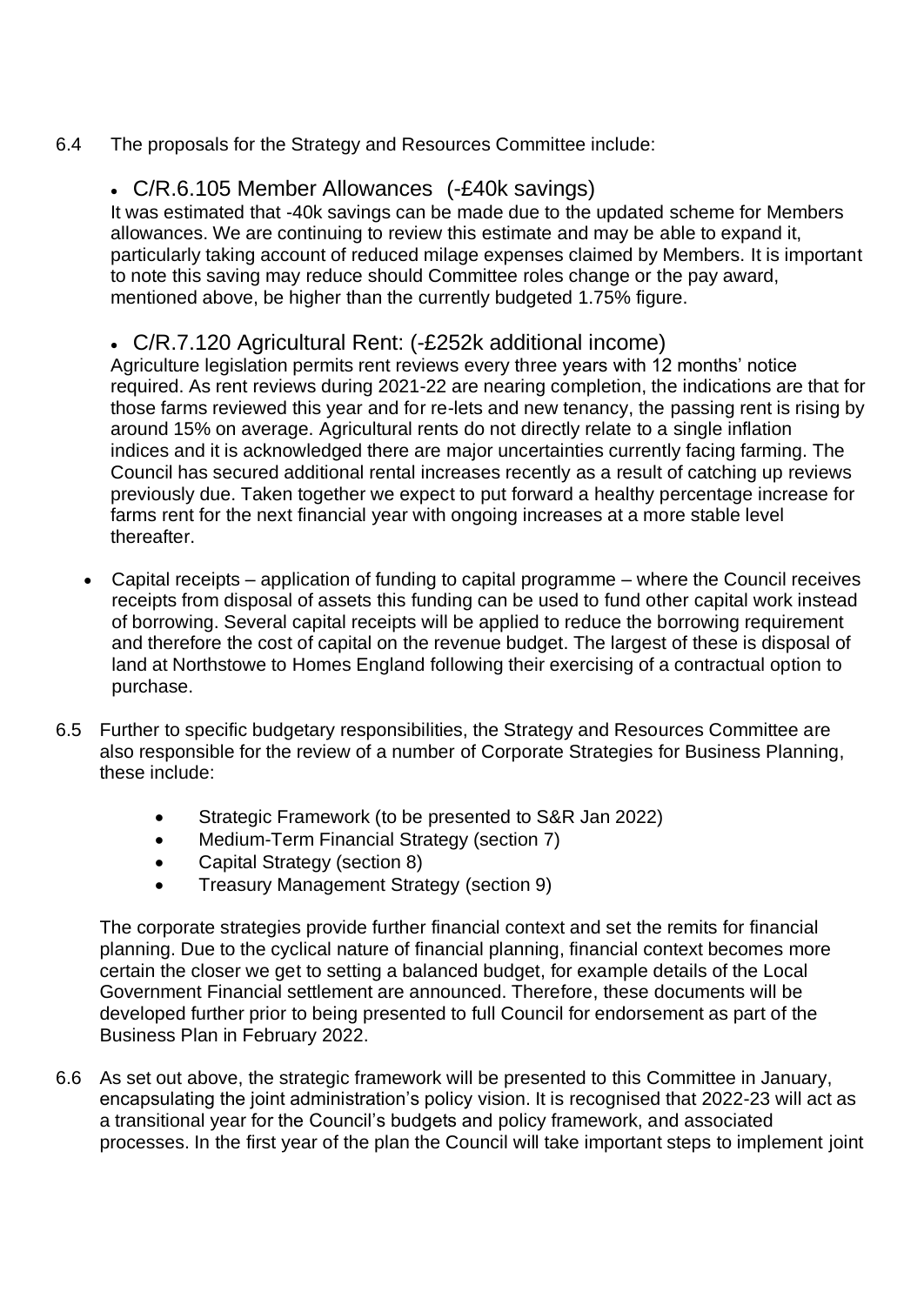administration priorities. Further reform is anticipated for 2023 onwards and as the mediumterm planning process continues next year.

# 7. Medium-Term Financial Strategy

- 7.1 A key component of the Business Plan is the Medium-Term Financial Strategy (MTFS), which sets the financial framework that the Council should follow in developing and setting budget proposals. The MTFS and Business Plan are the responsibility of Full Council and cannot be delegated. This committee recommends the MTFS to Full Council as part of the overall draft business plan for adoption.
- 7.2 One of the major functions of the MTFS is to set out the Council's projected resources for the next five years. It also sets out the financial picture facing the Council and the Council's strategy for managing its resources effectively in response to the economic climate. The strategy does not set out detailed budgets and individual savings plans, as these are contained elsewhere in the business plan. The MTFS will however provide a guide and a context to aid services in developing their budgets and agrees several corporate methodologies for this process.
- 7.3 There will be a number of factors that affect the final proposals, such as action taken to close the budget gap, revised funding projections, legislative changes, investments into services or unforeseen service pressures. Budget allocations for services are still being developed, and there remains a budget gap that needs to be closed.
- 7.4 The 2022-27 MTFS is being developed during a period of continuing uncertainty surrounding the UK's public finances. Parts of the document must wait for the outcome of the local government finance settlement which is not expected until December. We do not yet know if the local government finance settlement will be multi-year or a single year and expected reforms to Council funding do not have a fixed date for completion. Clearly, developing medium-term plans, with much accuracy, in the context of an ongoing global pandemic and uncertainty about our funding beyond the current financial year is very challenging.
- 7.5 The MTFS will include significant narrative around the national and local financial and demographic context. The purpose of this being to provide the reader with an overview of the position the Council is in when developing this strategy. By its nature, this context is more certain earlier in the financial cycle and cannot be meaningfully updated until the outcome of the national budget and funding settlement are known. Parts of the MTFS that are not so dependent on those national settlements can be found in Appendix 4.
- 7.6 At this stage, the elements of the strategy that can be reviewed are:
	- 1: Executive summary
	- 6: Revenue strategy: Balancing the budget
	- 9: Reserves policy and position
	- 10: Risks and sensitivities
	- 12: Business plan roles and responsibilities
- 7.7 The remainder of the MTFS will be presented to this Committee in January before it is presented to Council along with the Business Plan in February. This will include the Council's fees and charges policy, which will be brought to Committee separately.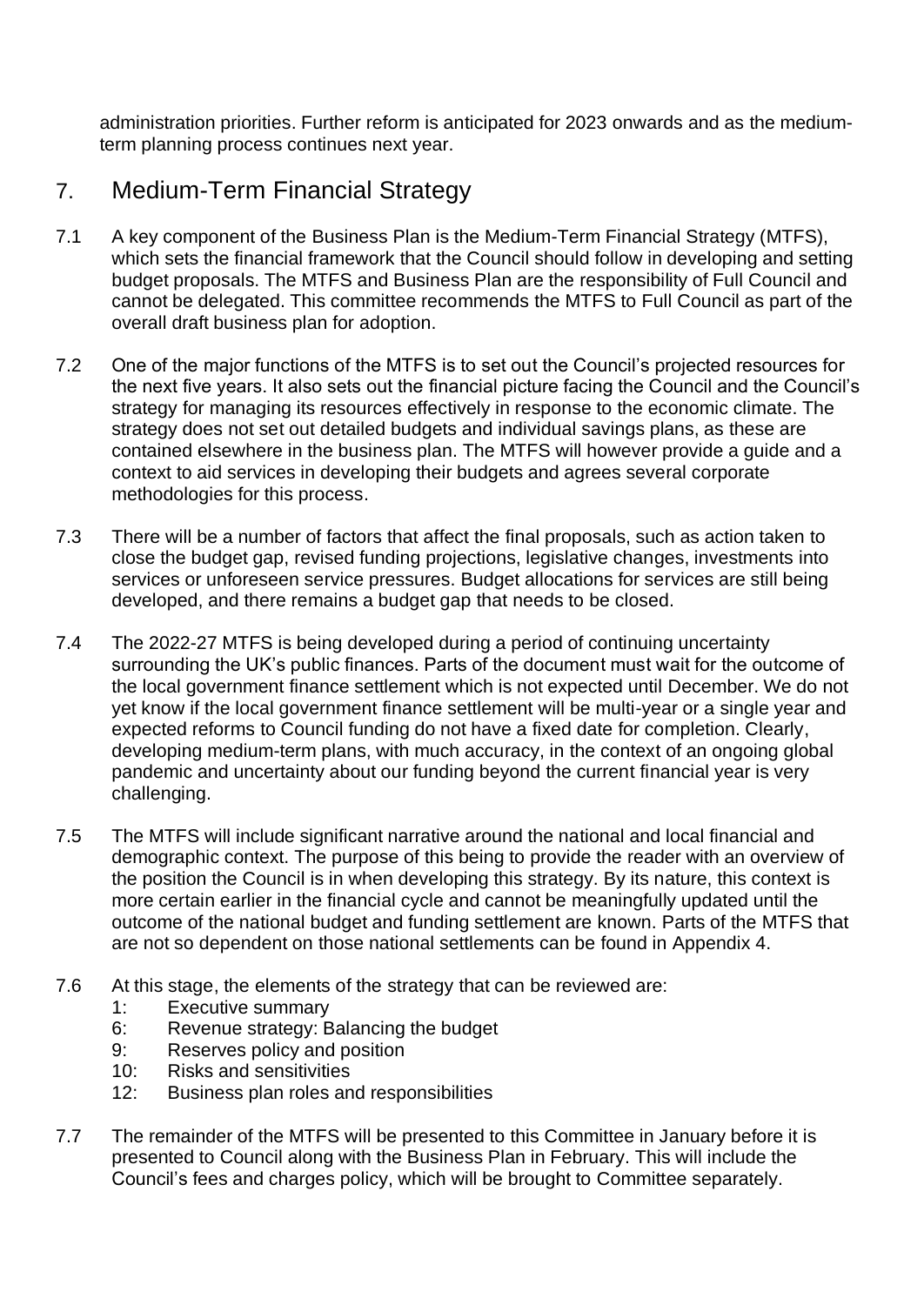#### Reserves

- 7.8 Two developments with respect to the Council's reserves position in 2020-21 are noteworthy. Firstly, the Council received additional one-off funding related to the pandemic ahead of spending requirements, meaning that those funds can be deployed in future as the medium-term impacts of the pandemic are realised. Secondly, at the budget meeting in February 2021, the decision was taken to discontinue additions to the transformation fund (which had previously been financed from the benefit of the Minimum Revenue Provision policy change). This leads to a number of proposed amendments to the reserves policy set out in the updated MTFS:
- 7.8.1 General reserves: will be maintained at 4% of gross budget (excluding schools). This sustains the current level of reserve actually held but is an increase from the policy level of 3%. Reviewing the position in the wider sector, 3% is generally considered to be a low level of adequate balance and it is assessed that contingencies, uncertainties and risks facing the Council are heightened at present justifying an increase to 4%.
- 7.8.2 High needs block offset: the intention is to create a new earmarked reserve, by way of re-allocation of reserves, to offset the growing risk arising from the increasing deficit on high needs funding within the Dedicated Schools Grant. Set in a national context, as at 1 April 2021, 70 local authorities were reporting a dedicated schools grant deficit totalling £743m across England. The Cambridgeshire deficit as at that date is £26m and expected to grow by £11m this year. In absolute terms this is in the top ten deficits in the country, relative to Council tax base it is in the top twenty. We will set this reserve at the level of growth in the DSG deficit in 2021/22.
- 7.8.3 Currently there is a statutory prohibition on transferring resources from the general fund into the ringfenced dedicated schools grant. However, these regulations expire in 2023 and if they are not renewed the Council could face needing to finance the negative balance from the general fund. While the Council agrees the regulations currently in force are appropriate protection for local council tax payers, at this point it appears prudent to set aside an amount equivalent to the growth in the deficit this year in order that future exposure does not grow, should it transpire that local resources are required to meet the currently ringfenced deficit. For clarity, the Council is not transferring this sum into the DSG, rather it will hold this amount separately in an earmarked reserve to mitigate the impact were the ringfencing regulations to expire. Were the deficit to be funded directly by government or from DSG in future, the Council would release this earmarked reserve through business planning.
- 7.8.4 Investment Funding: the current transformation fund will be reviewed alongside the Council's strategic framework and key priorities. There will remain a requirement for shorter-term and temporary investments into services to deliver ongoing positive interventions and innovation throughout the MTFS period.
- 7.8.5 Financial sustainability and the pandemic: As set out in section 2 there is major uncertainty as to the short, medium and long-range consequences of the pandemic on the Council's budget. We already know that since February there has been growth of £8.8m in forecasted demand, inflation and pressure facing the budget in 2022-23, with significant ongoing impacts across the MTFS period. Rather than deploy all available one-off funds at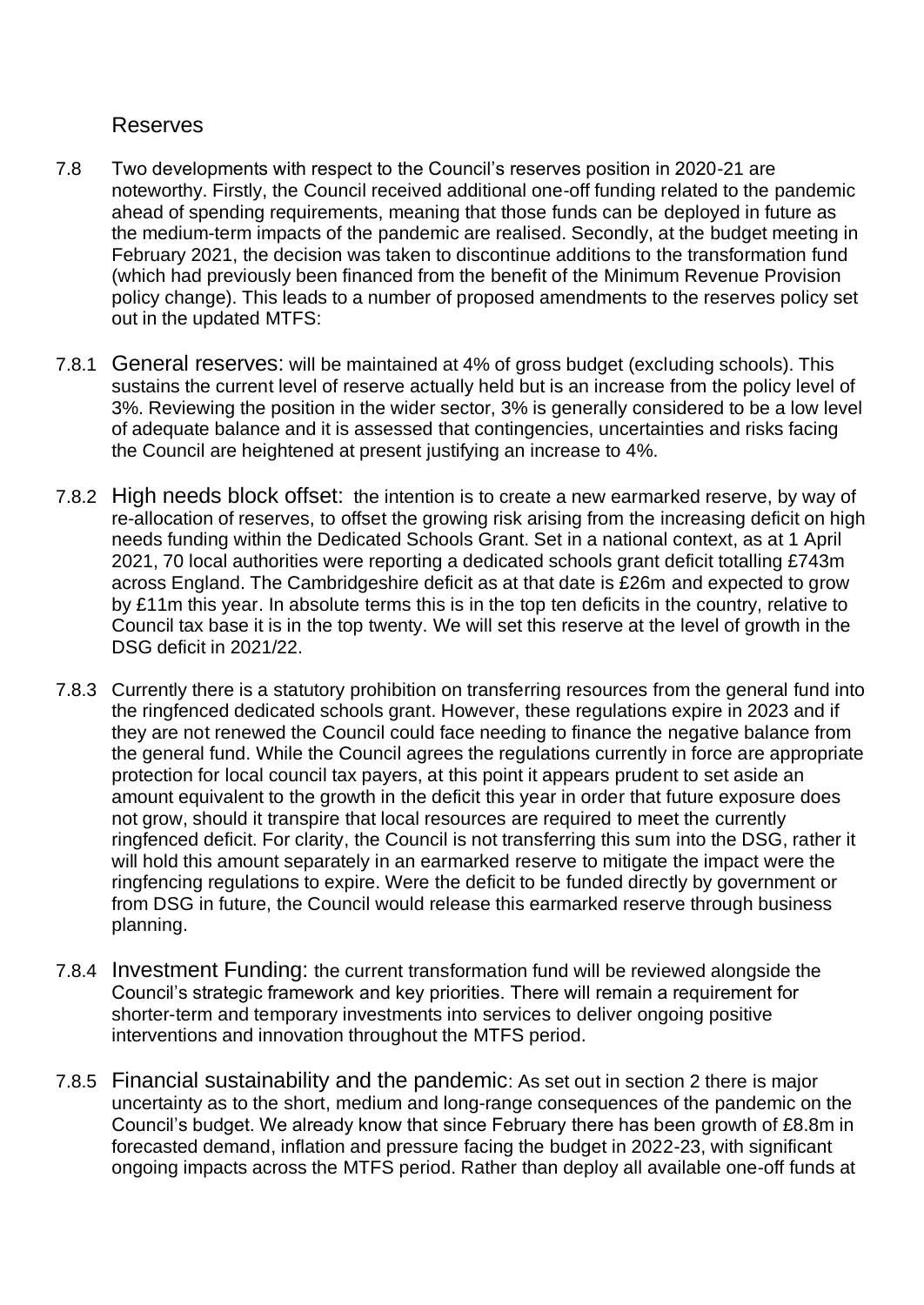the beginning of the MTFS period (in excess of £20m), we recognise the impacts of the pandemic will be longstanding and require resourcing across the next five years. Through this MTFS, the Council plans to utilise the accumulated pandemic related funding on a sustainable and diminishing basis. This means funding will be aligned to a gradual reduction in expected financial impact each year across 2022-27, rather than face a more sudden cliff-edge resulting from a quicker deployment. Indication of this is shown in the table at 3.6.

- 7.8.6 Taken together, this approach to reserves provides a balance of risk mitigation, sustainable response to the challenges we face in terms of financial resilience and pandemic recovery, and facility to continue prioritised investment over the medium term. It is a strategic approach to the use of reserves whilst ensuring adequate contingency balances. Where investments lead to a surplus and an overall favourable outturn for the Council these will be added to reserves for re-investment. We will set out further and finalised details, in view of local government finance settlement, in January.
- 7.9 Although the projected budget gap for next year has reduced, the scale of it is still significant. In years  $2 - 4$  of the plan, the gap has widened. Whilst we continue to work on developing proposals that could reduce this further, any new proposals will not fully bridge this deficit. Whilst government funding may or may not reduce the gap further, it is highly unlikely to fully cover it.
- 7.10 As a consequence, the Council will have to consider how it intends to bridge this gap in order to comply with its statutory duty to set a balanced budget. The Committee will be aware that this will have to be found through some combination of the following:
	- Additional funding announcement by government (pending upcoming settlement)
	- Sustainable use of reserves
	- Service efficiencies and generation of additional income
	- Additional Council Tax increases (above the 2% already built into the projection)
	- Service reductions
- 7.11 As outlined in the MTFS, using reserves in a way that is not aligned to temporary pressures will defer, rather than remove, the need for savings in future years.
- 7.12 The MTFS will continue to be developed in accordance with the Business Planning Cycle and in line with the national settlement timescales. An updated draft MTFS will be presented to committee in January for endorsement to full Council in February.

# 8 Capital Strategy

8.1 The Council's Capital Strategy is revised each year to ensure it is up to date, fully comprehensive and considers any new statutory or recommended guidance. The Chartered Institute for Public Finance and Accountancy (CIPFA) have issued a new publication this year; Capital Strategy Guidance 2021 – a whole organisation approach. As such, the Capital Strategy is being significantly re-written to factor in this new guidance. The revised Strategy can be found in Appendix 5. As usual at this stage, this remains a working draft and further updates will follow alongside the Council's Strategic Framework.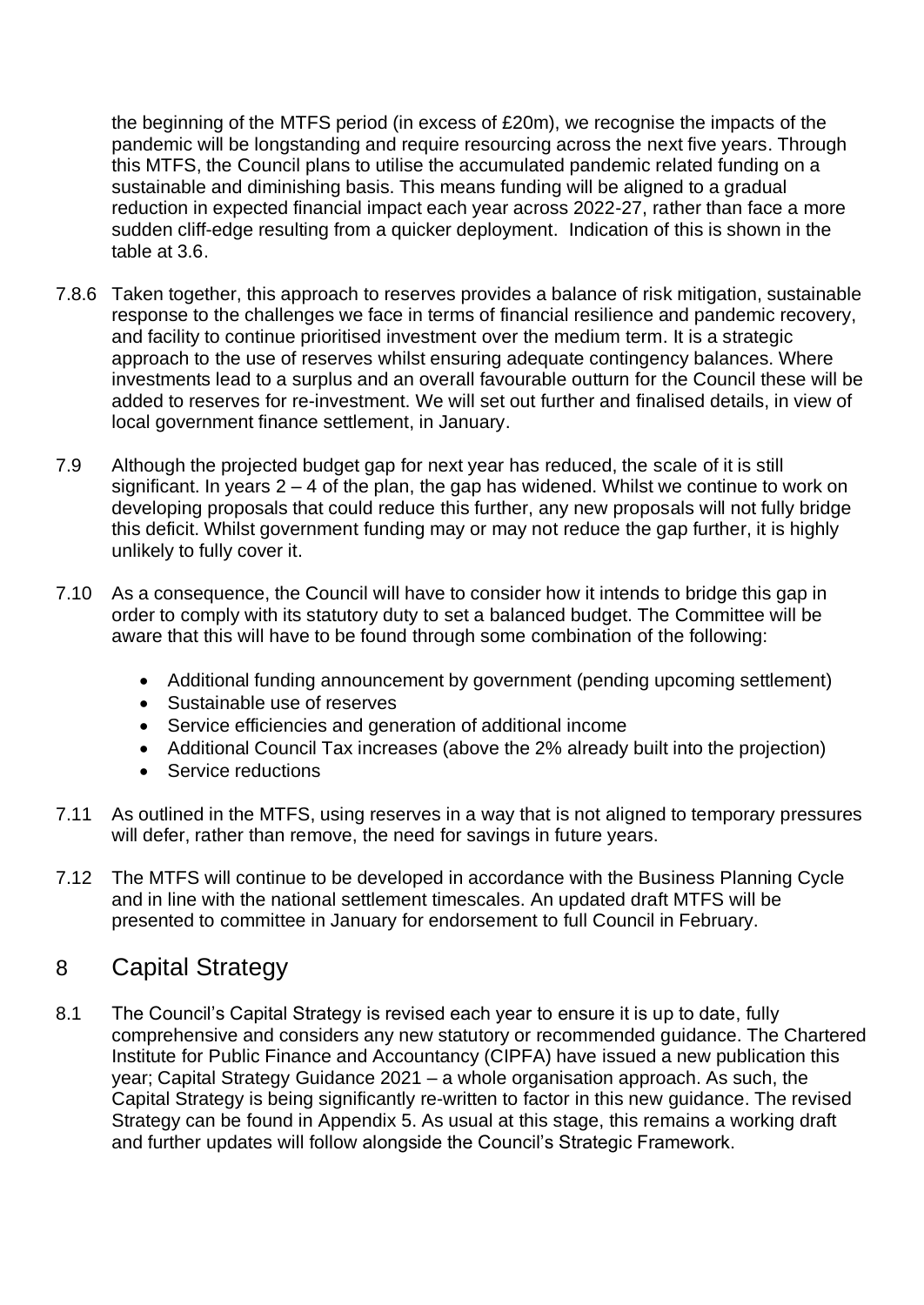- 8.2 As all capital schemes have the potential to impact on the revenue position through the cost of borrowing and the ongoing revenue costs or benefits of a scheme, in order to ensure that resources are allocated optimally, capital programme planning needs to be determined in parallel with the revenue budget planning process.
- 8.3 The Council is required by CIPFA's Prudential Code for Capital Finance in Local Authorities 2017 to ensure that it undertakes borrowing in an affordable and sustainable manner. In order to ensure that it achieves this, in November S&R Committee reviewed and recommended an advisory limit on the annual financing costs of borrowing (debt charges) over the life of the Plan to ensure that the level of borrowing arising from the capital programmes proposed by Service committees is prudential. Ultimately, if S&R Committee does not consider borrowing levels to be affordable and sustainable it has the option not to recommend the Business Plan to Council.
- 8.4 The table below sets out the current advisory limit on debt charges that S&R Committee confirmed in November is still appropriate. It is compared against the draft debt charges budget based on the capital programme being discussed by committees in December. As this work is ongoing with further revision to tables to be discussed in December and continuing review of interest rate forecasts, internal cash balances and Minimum revenue Provision charges, these figures are likely to change. Capital Programme Board have actively supported services in their review of the programme through consideration and challenge of updated Business Cases, with a view to reducing the revenue impact of the programme wherever possible.

| <b>Financing Costs</b>                                                       | 2021-22<br>£m | 2022-23<br>£m | 2023-24<br>£m | 2024-25<br>£m | 2025-26<br>£m | 2026-27<br>£m |
|------------------------------------------------------------------------------|---------------|---------------|---------------|---------------|---------------|---------------|
| 2022-23 draft BP (net<br>figures excluding Invest to<br>Save / Earn schemes) | 29.8          | 33.6          | 36.3          | 40.5          | 41.1          | 41.8          |
|                                                                              |               |               |               |               |               |               |
| Recommend limit                                                              | 39.7          | 40.5          | 41.3          | 42.2          | 43.0          | 43.9          |
| <b>HEADROOM</b>                                                              | $-9.9$        | $-6.9$        | $-5.0$        | $-1.6$        | $-1.9$        | $-2.0$        |
|                                                                              |               |               |               |               |               |               |
| Recommend limit (3 years)                                                    |               | 121.5         |               |               | 129.1         |               |
| <b>HEADROOM (3 years)</b>                                                    | $-21.8$       |               |               | $-5.5$        |               |               |

8.5 Whilst noting that the impact of the Invest to Save/Earn schemes is not included above, even though the debt charges limit is not breached, S&R Committee still has an obligation to ensure that the overall total level of debt remains affordable. The following table and chart show the proportion of net budget (excluding schools) that is forecast to be spent on debt charges, and the estimated increase in borrowing levels over the period of the 2022/23 plan. Maintaining the proportion of budget spent on debt charges at 2022/23's level (9.5%) would reduce the revenue cost of capital schemes but would require a reduction or rephasing of the draft capital programme.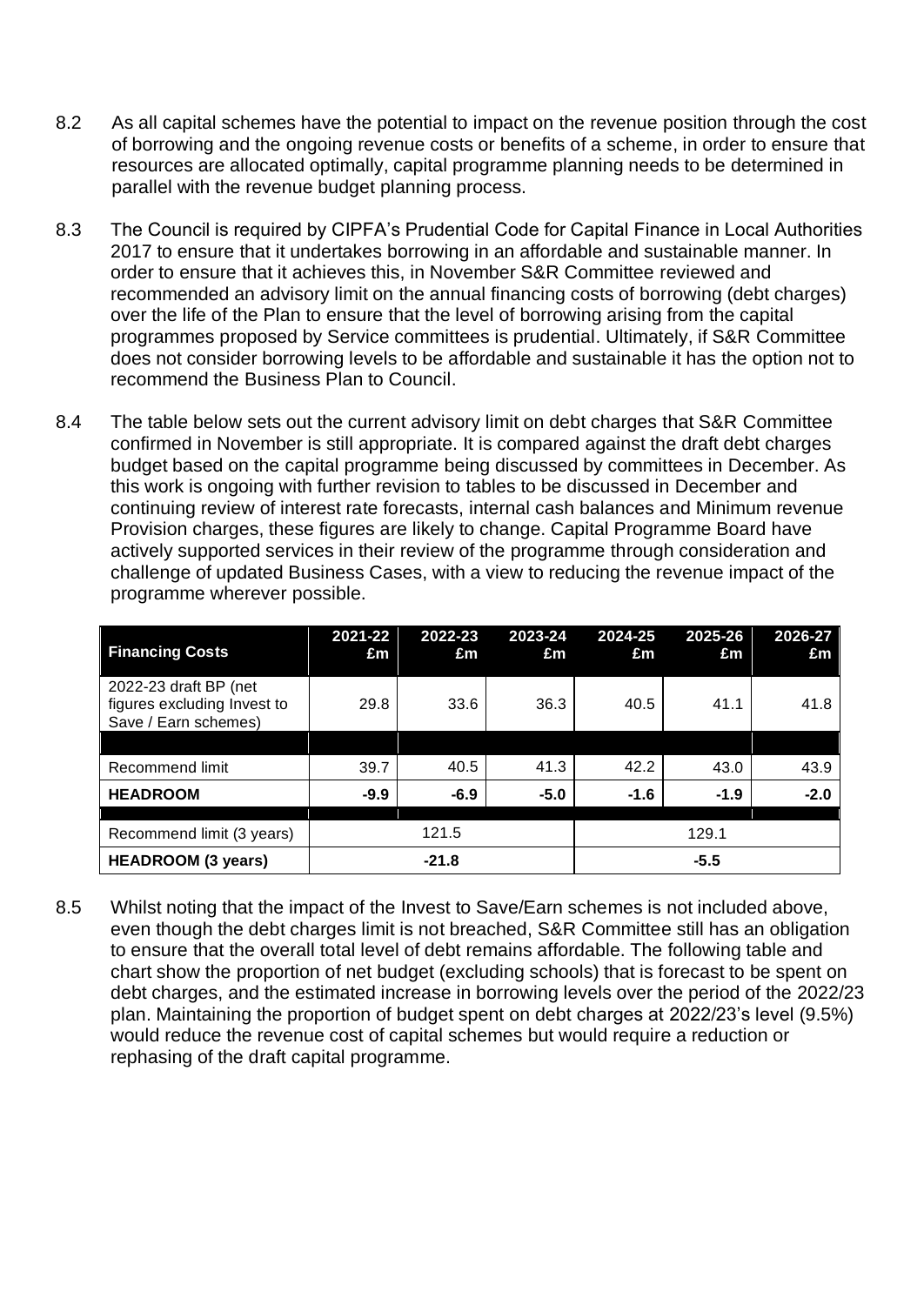|                                                                                                            | 2022-23 | 2023-24 | 2024-25 | 2025-26 | 2025-26 |
|------------------------------------------------------------------------------------------------------------|---------|---------|---------|---------|---------|
| Debt charges (including Invest to<br>Save / Earn schemes) as a<br>percentage of Net Service<br>Expenditure | 9.5%    | 9.8%    | 10.4%   | 10.3%   | 10.0%   |
| Debt charges (excluding Invest to<br>Save / Earn schemes) as a<br>percentage of Net Service<br>Expenditure | 6.7%    | 6.4%    | 7.0%    | 7.3%    | 7.9%    |



- 8.6 An Investment Appraisal of each capital scheme (excluding schemes with 100% ring-fenced funding) is undertaken / revised as part of the Investment Proposal, which allows the scheme to be scored against a weighted set of criteria such as strategic fit, business continuity, joint working, investment payback and resource use. Schemes that are already committed (i.e., where the asset is already part constructed, or we have entered into a commitment to incur expenditure) are not subsequently scored; nor are schemes that are fully funded by non-borrowing resources.
- 8.7 This process allows schemes within and across all Services to be ranked and prioritised against each other, in light of the finite resources available to fund the overall Programme and in order to ensure the schemes included within the Programme are aligned to assist the Council with achieving its targeted outcomes. However, it should be noted that it is difficult to score many of the school schemes for use of non-borrowing funding, as the allocation of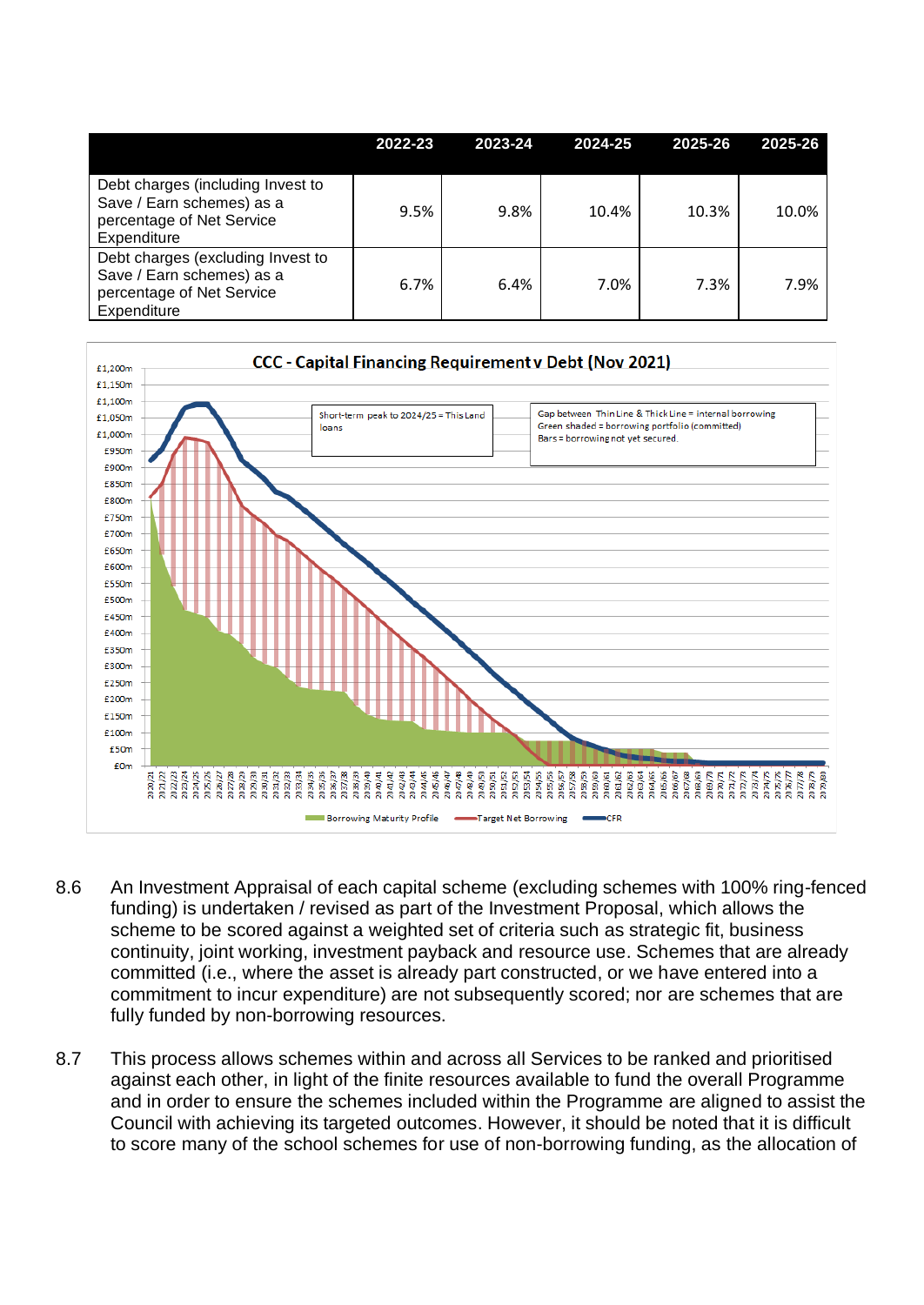Basic Need / Capital Maintenance grants and prudential borrowing is often arbitrary and could in theory be moved around.

8.8 The process and criteria used for prioritising schemes is due to be reconsidered over the coming months to bring it in line with the updated Strategic Framework and key priorities of the new administration, with the intention to have the new system fully operational for the next round of planning.

# 9 Treasury Management Strategy

- 9.1 The Treasury Management Strategy (Appendix 6) adheres to the following guidance and has been amended to ensure continued compliance:
	- The Chartered Institute of Public Finance and Accountancy (CIPFA) Prudential Code 2017 and Treasury Management Code 2017
	- Central Government Local Authorities Investment Guidance
	- Central Government Minimum Revenue Provision Guidance
	- Public Works Loan Board (PWLB) Eligibility
- 9.2 CIPFA is currently consulting on a revised Prudential Code and Treasury Management Code, anticipated for implementation in 2023/24 Treasury Management Strategies. The proposed draft Codes contain some significant changes, including:
	- A new objective for proportionate commercial investments
	- Replaced paragraph on no borrowing in advance of need with a new requirement not to borrow to invest primarily for financial return
	- Authorities with commercial financial investments who expect to borrow will have to provide an annual strategy to review options for exiting commercial investments
	- New prudential indicator for net income from commercial and service investments as % of net revenue stream
	- Revised definition of Investments (to include non-financial assets held primarily for financial return)
- 9.3 As part of the current guidance, the Council is required to approve Prudential Indicators for 2022/23 to 2026/27. These include indicators for the authorised limit and operational boundary for external borrowing, the cost of servicing debt as a percentage of net revenue and the Council's underlying borrowing requirement. Maximum principal sums invested for periods longer than 365 days, fixed and variable interest rate exposure and the maturity profile of debt are also reported.
- 9.4 An under borrowed position will be maintained throughout 2022/23. This means that borrowing is reduced through the use of cash balances, thereby keeping borrowing costs down. As a result, cash balances are generally low, and the level of loan debt is lower than it might otherwise be. However, loan debt is expected to rise significantly throughout the medium-term planning period as a direct result of capital investment.
- 9.5 The Council's planned approach to borrowing is a mixture of taking borrowing over short periods of time (1-3 years) at low rates of interest to generate revenue savings, whilst fixing out longer periods of financing whilst PWLB rates are low in order to spread the maturity profile over the next 50 years and reduce the amount of refinancing required on an annual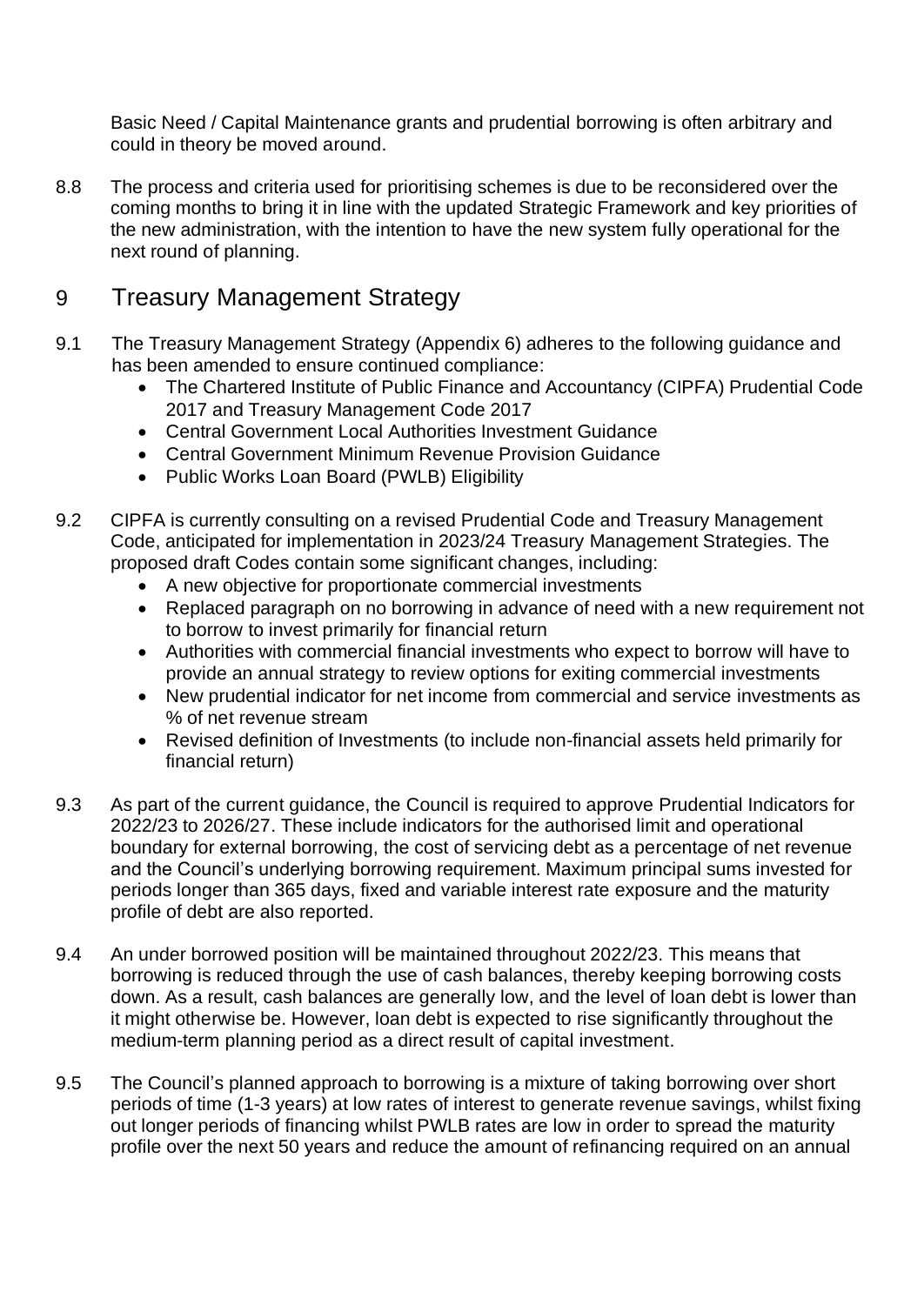basis. Should borrowing rates be forecast to rise significantly, the Council may lock further into borrowing at low rates for periods of up to 50 years.

9.6 The Council will continue to prioritise the security and liquidity of capital and achieve an investment return that is commensurate with these priorities. A prudent investment strategy is proposed, and external advice provides a guide on the creditworthiness of institutions. The majority of the Council's investments are in liquid instruments and shorter-term deposits with Money Market Funds and high credit quality banks. The Council has also invested money into Multi-Class Credit Funds, Infrastructure Funds, the CCLA Local Authority Property Fund and CCLA Diversified Income Fund as 3-to-5-year strategic treasury investments to generate additional interest income.

#### 10. Next steps

10.1 The high-level timeline for business planning is shown in the table below.

| January  | Strategy and Resources Committee will review the whole draft<br>Business Plan for recommendation to Full Council |
|----------|------------------------------------------------------------------------------------------------------------------|
| February | Full Council will consider the draft Business Plan                                                               |

### 11. Alignment with corporate priorities

The purpose of the Business Plan is to consider and deliver the Council's vision and priorities and section 1 of this paper sets out how we aim to provide good public services and achieve better outcomes for communities, whilst also responding to the changing challenges of the pandemic. As the proposals are developed, they will consider the corporate priorities:

- 11.1 Communities at the heart of everything we do
- 11.2 A good quality of life for everyone
- 11.3 Helping our children learn, develop and live life to the full
- 11.4 Cambridgeshire: a well-connected, safe, clean, green environment
- 11.5 Protecting and caring for those who need us
- 12. Significant Implications
- 12.1 Resource Implications

The proposals set out the response to the financial context described in section 4 and the need to change our service offer and model to maintain a sustainable budget. The full detail of the financial proposals and impact on budget will be described in the financial tables of the business plan. The proposals will seek to ensure that we make the most effective use of available resources and are delivering the best possible services given the reduced funding.

12.2 Procurement/Contractual/Council Contract Procedure Rules Implications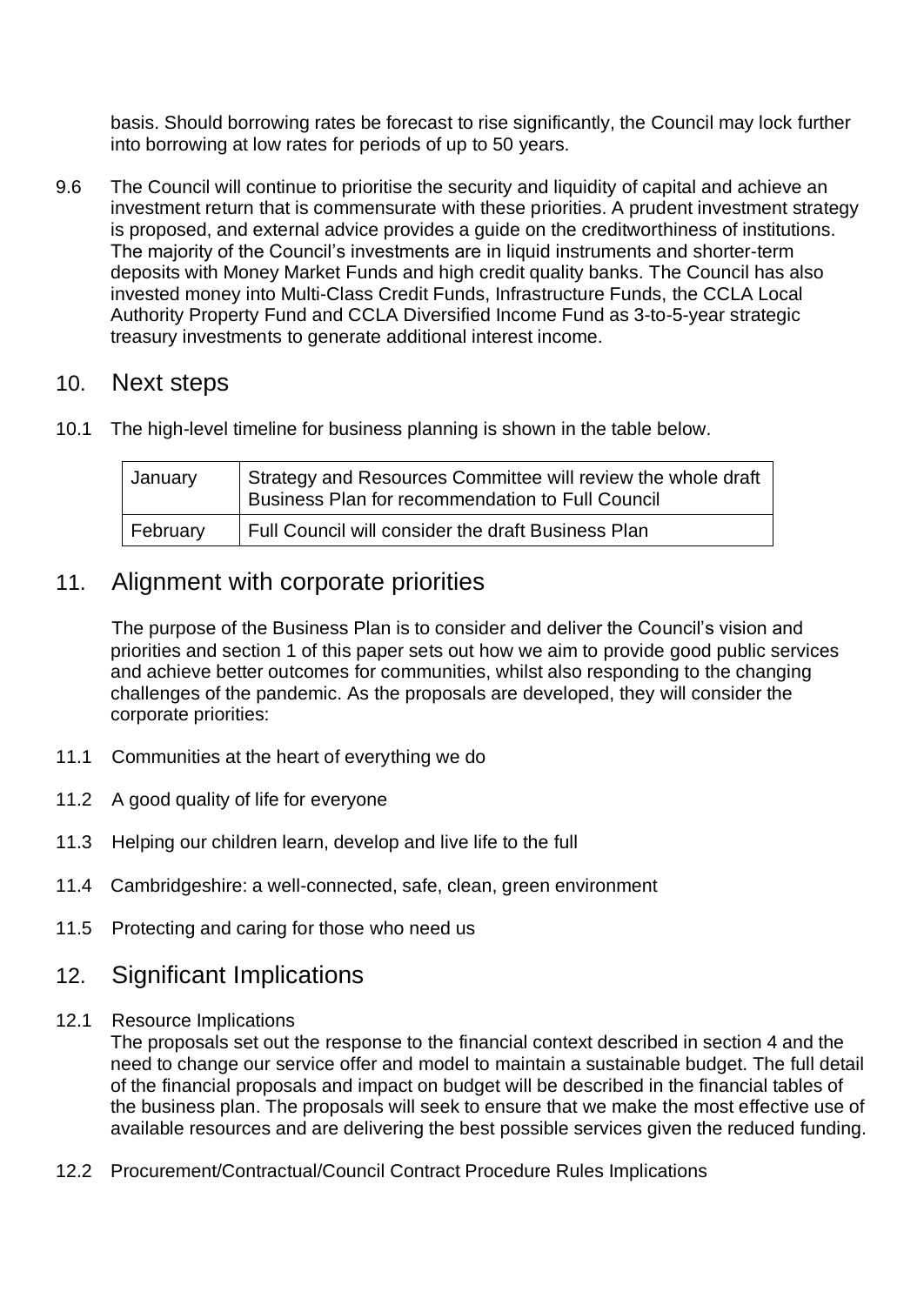There are no significant implications for the proposals set out in this report. Any implications within specific proposals will be included within the individual business cases within Appendix 3.

12.3 Statutory, Legal and Risk Implications

The proposals set out in this report respond to the statutory duty on the Local Authority to deliver a balanced budget. Cambridgeshire County Council will continue to meet the range of statutory duties for supporting our citizens.

#### 12.4 Equality and Diversity Implications

Each business case will consider whether there are any impacts (positive or negative) to vulnerable, minority or protected groups and this information is included within each of the business cases in Appendix 3.

Full Equality Impact Assessments that will describe the impact of each proposal, in particular any disproportionate impact on vulnerable, minority and protected groups are being developed where identified / required and, if available, will be included with the relevant business cases (in Appendix 3). Where they are still in development, they will be included when business cases go to S&R Committee in January.

12.5 Engagement and Communications Implications

Our Business Planning proposals are informed by the CCC public consultation and will be discussed with a wide range of partners throughout the process. The feedback from consultation will continue to inform the refinement of proposals. Where this leads to significant amendments to the recommendations a report would be provided to Strategy and Resources Committee.

12.6 Localism and Local Member Involvement As the proposals develop, we will have detailed conversations with Members about the impact of the proposals on their localities. We are working with members on materials which will help them have conversations with Parish Councils, local residents, the voluntary sector and other groups about where they can make an impact and support us to mitigate the impact of budget reductions.

#### 12.7 Public Health Implications

We are working closely with Public Health colleagues as part of the operating model to ensure our emerging Business Planning proposals are aligned.

12.8 Environment and Climate Change Implications on Priority Areas The climate and environment implications will vary depending on the detail of each of the proposals. The implications will be completed accordingly within each business case in Appendix 3.